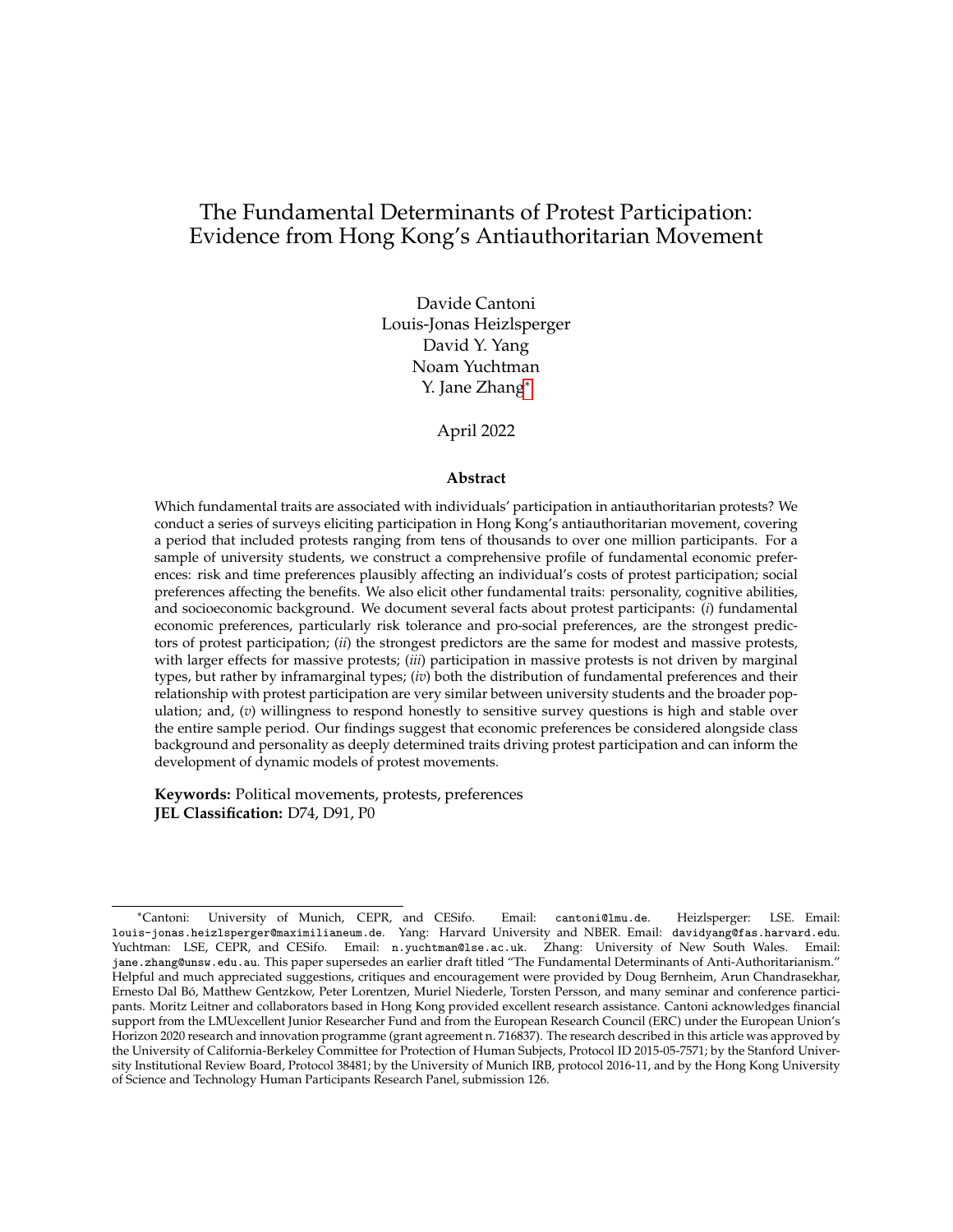### **1 Introduction**

For over two hundred years, people worldwide have taken to the streets and demanded democratic political change from authoritarian rulers. Such protest movements have been a critical driver of economic, social, and political change (e.g., [Acemoglu and Robinson, 2012,](#page-12-0) [2019;](#page-12-1) [Aidt](#page-12-2) [and Franck, 2015\)](#page-12-2). Who are the protests' participants? Are protests attended by disruptive, antisocial individuals? Do massive protests attract participants with different traits — for example, opportunists who sense a change in the political environment? Answers to these questions can help us better understand both individual protest events as well as the evolution of movements demanding democratic political rights.

In this paper we document the characteristics of participants in antiauthoritarian protests in Hong Kong as its democratic movement evolved, covering a period with both modest and massive events. Hong Kong's fight for political rights against the ruling Chinese Communist Party (CCP) represented a unique opportunity to study the supporters of a high-stakes political movement. The protest movement aimed at attaining fundamental political and civil rights, and achieved some meaningful concessions from the CCP. We are able to conduct a series of surveys over several years, eliciting fundamental traits and protest participation. Importantly, this could be done without significant distortion from self-censorship as a result of Hong Kong's legal protection of the right to protest throughout our study period.<sup>[1](#page-0-0)</sup>

We focus on protest participation among thousands of university students in Hong Kong — a group of individuals at the heart of its movement for democratic representation and self-determination. We link protest participation to a range of individual characteristics that are plausible deep drivers. We begin with fundamental economic preferences, increasingly seen as playing an important role in shaping political outcomes [\(Enke, 2020\)](#page-13-0). These include time and risk preferences, which shape the costs of protest participation; and, because protest participation contributes to a political public good [\(Cantoni et al., 2019\)](#page-13-1) and because protest participation is fundamentally a social activity, social preferences as well. We also elicit other fundamental traits: personalities (the

 $<sup>1</sup>$ As discussed below, we directly test for self-censorship, and find no evidence for it. The implementation on</sup> July 1, 2020, of a national security law passed in Beijing has fundamentally altered Hong Kong's political landscape, significantly restricting political behavior as well as academic research on such behavior.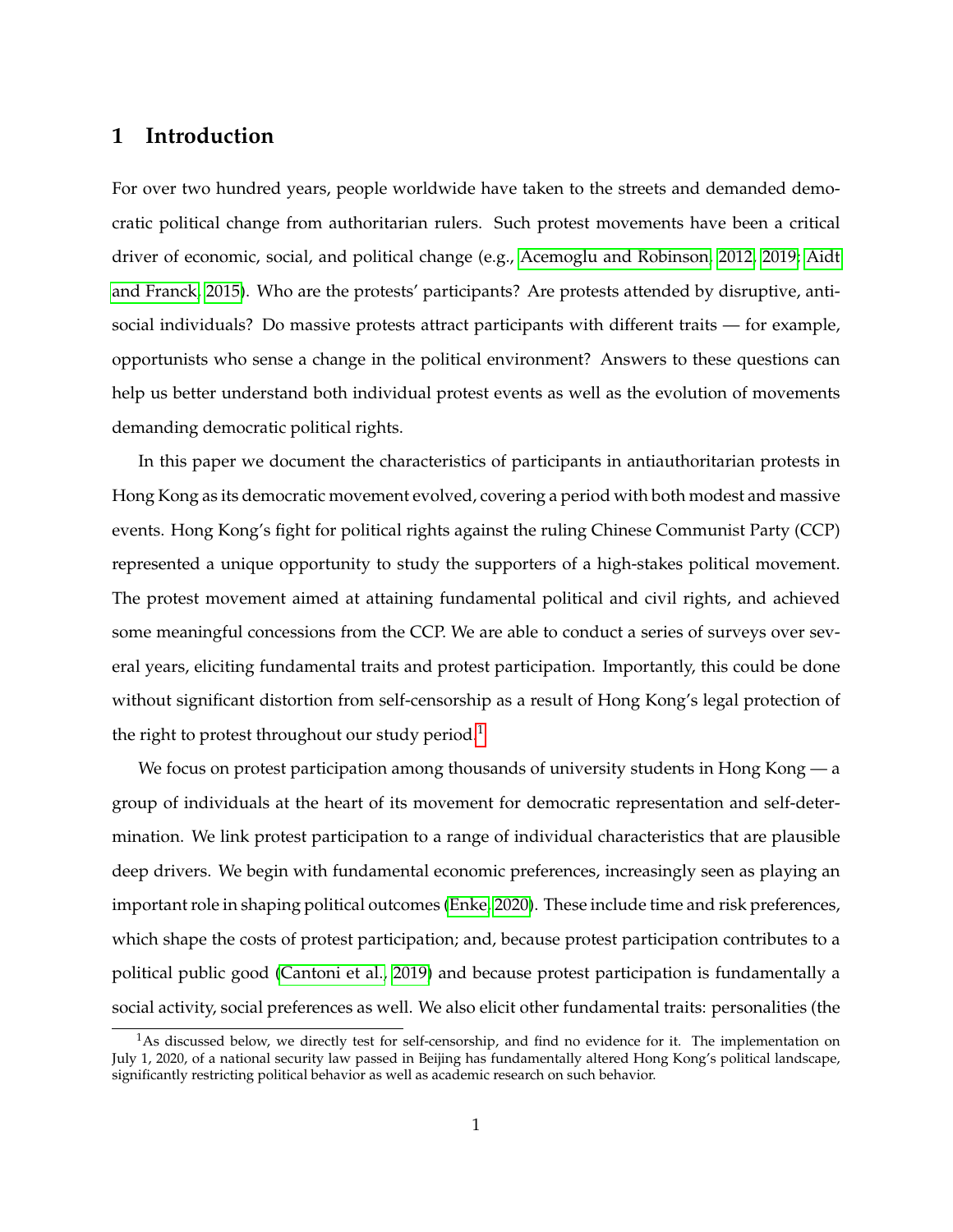"Big 5"); cognitive ability; and socioeconomic backgrounds, reflecting deep economic interests (i.e., "class"). This allows us to construct, to our knowledge, the most comprehensive mapping of fundamental individual characteristics ever collected on a group of potential political actors, especially on actors in an ongoing antiauthoritarian political movement.<sup>[2](#page-0-0)</sup> We conduct surveys of university students over a period of time during which Hong Kong experienced protests ranging in size, with multiple protests attended by tens of thousands of participants in the years 2016– 2018, and several attended by hundreds of thousands, up to a million individuals in 2019. $3$  We complement these with a survey of protest participation and a subset of fundamental traits elicited from a representative sample of the Hong Kong population.

We document several facts about protest participants in Hong Kong: (*i*) fundamental economic preferences, particularly risk tolerance and pro-social preferences, are the strongest predictors of protest participation; (*ii*) the strongest predictors are the same for modest and massive protests, with their effects larger for massive protests; (*iii*) large protests do not draw in individuals with lower values of these predictors (i.e., "marginal types"), but rather, more participation by individuals similar to those who were more likely to turn out to small protests (i.e., "inframarginal types"); (*iv*) both the distribution of fundamental preferences and their relationship with protest participation are very similar between university students and the broader Hong Kong population; and, (*v*) willingness to respond honestly to sensitive survey questions is high and stable over the entire sample period.

These results suggest that in addition to class background [\(Marx, 1977;](#page-14-0) [Acemoglu and Robin](#page-12-3)[son, 2006\)](#page-12-3) and personality, which social scientists have long seen as deep determinants of political behavior, economic preferences are another deeply determined trait playing a key role. Moreover, large protests (at least in Hong Kong) do not arise from convincing new types to participate, for example, due to a sudden change in perceptions about others, resulting from self-censorship [\(Kuran, 1997\)](#page-14-1). Rather, large protests arise from the even greater participation of risk tolerant,

<sup>&</sup>lt;sup>2</sup>The "fundamental" characteristics we consider are pre-determined and quite stable over time (see, for example, [Meier and Sprenger, 2015,](#page-14-2) and Schildberg-Hörisch, 2018, on economic preferences, and [Soldz and Vaillant, 1999,](#page-15-1) on personality traits). However, it is important to note that they may be correlated with other factors shaping protest participation, so caution is needed in interpreting the associations we observe as causal.

 $3$ See [Cantoni et al.](#page-13-1) [\(2016\)](#page-13-2), Cantoni et al. [\(2019\)](#page-13-1), and [Bursztyn et al.](#page-13-3) [\(2021\)](#page-13-3) for additional discussion and documentation of our surveys of Hong Kong university students.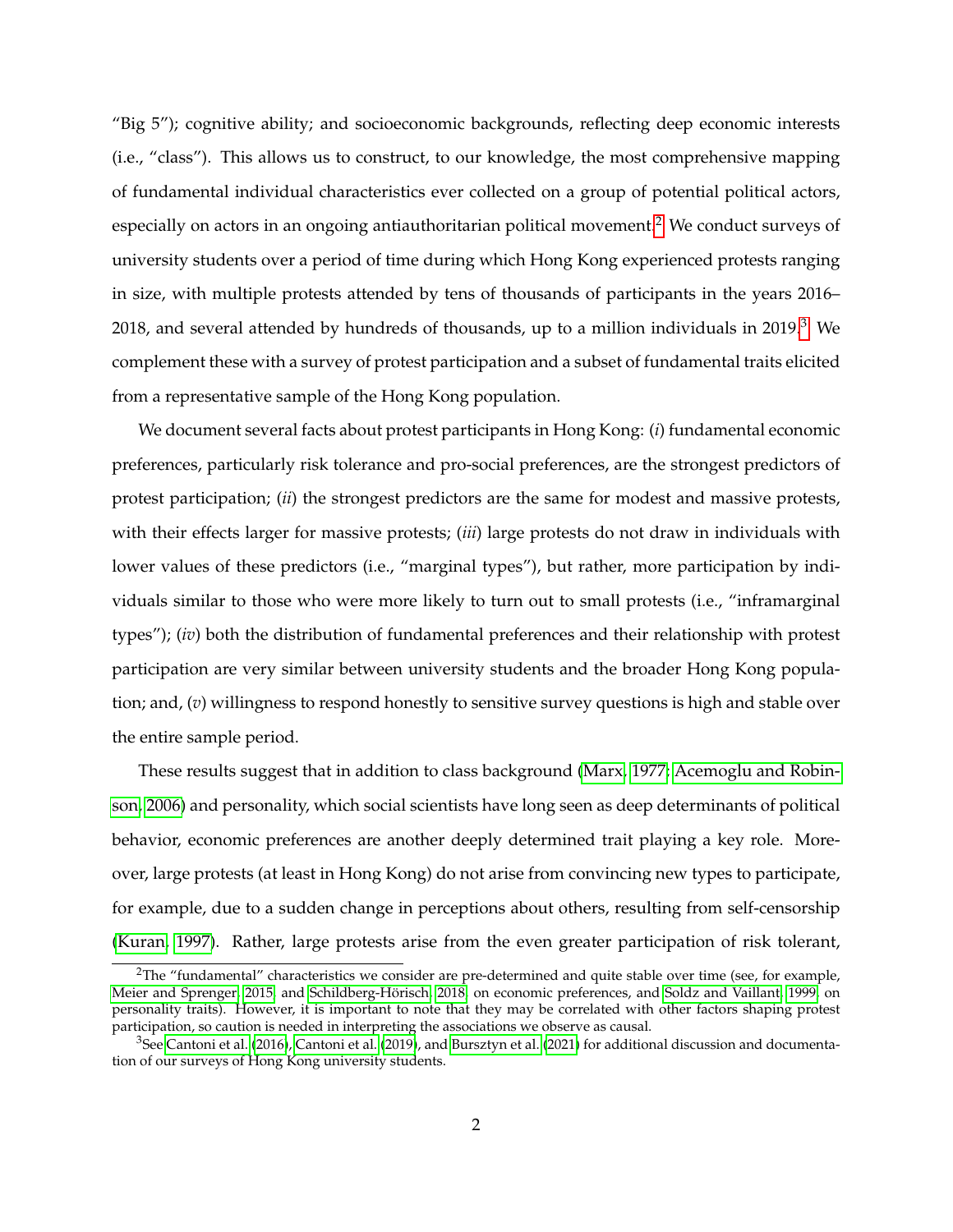prosocial types. Our work suggests that far from being anti-social, protest participants are among the most *pro*-social individuals in society. Far from being opportunists, participants in mass events share fundamental traits with the vanguard leading smaller protests: willingness to take risk and pro-sociality, which unite them across different walks of life.

These findings contribute to a large literature studying protest participation. In addition to theoretical work (e.g., [Chwe, 2000,](#page-13-4) [Shadmehr and Bernhardt, 2011,](#page-15-2) [Edmond, 2013,](#page-13-5) [Barbera and Jack-](#page-12-4) ` [son, 2020,](#page-12-4) [Shadmehr, 2021\)](#page-15-3), empirical studies have examined the roles of beliefs, incentives, and social interactions in shaping individuals' protest participation (e.g., [McAdam, 1986,](#page-14-3) [McAdam](#page-14-4) [and Paulsen, 1993,](#page-14-4) [Schussman and Soule, 2005,](#page-15-4) [O'Brien, ed, 2008,](#page-14-5) [Acemoglu et al., 2018,](#page-12-5) [Beissinger](#page-12-6) [et al., 2015,](#page-12-6) [Cantoni et al., 2019,](#page-13-1) [Enikolopov et al., 2020,](#page-13-6) [Manacorda and Tesei, 2020,](#page-14-6) [Gonzalez, 2020,](#page-13-7) ´ [Bursztyn et al., 2021\)](#page-13-3). We are the first to study the association between protest participation and the range of fundamental traits examined here.

In so doing, we join a long line of scholars focusing on the role of deep individual characteristics in shaping political behavior. In the wake of World War II, social psychologists undertook the study of the "authoritarian personality," aiming to understand the appeal of Fascism (e.g., [Adorno](#page-12-7) [et al., 1950\)](#page-12-7). More recently, scholars have intensively studied contemporary links between personality traits and political ideology and behavior (e.g., [Block and Block, 2006;](#page-12-8) [Carney et al., 2008;](#page-13-8) [Mondak et al., 2010;](#page-14-7) [Gerber et al., 2010,](#page-13-9) [2011,](#page-13-10) [2012;](#page-13-11) [Ha et al., 2013;](#page-14-8) [Schoen and Steinbrecher, 2013;](#page-15-5) [Greene and Robertson, 2017;](#page-13-12) [Truex, forthcoming\)](#page-15-6). In addition to personality traits, scholars have examined associations between political ideology and risk preferences [\(Kam, 2012\)](#page-14-9); sense of control [\(Littvay et al., 2011\)](#page-14-10); altruism [\(Zettler and Hilbig, 2010\)](#page-15-7); and overconfidence [\(Ortoleva and](#page-15-8) [Snowberg, 2015\)](#page-15-8). $^4$  $^4$  In recent work, [Falk et al.](#page-13-13) [\(2018\)](#page-13-13) measure economic preferences around the world and link them to political outcomes. We elicit personality traits alongside economic preferences for the same individuals, allowing us to compare their contributions to protest participation.

Finally, we contribute to a growing empirical literature on protests in Greater China: [Lorentzen](#page-14-11) [\(2013\)](#page-14-11) highlights the central government's tolerance of certain types of protests; [King et al.](#page-14-12) [\(2013\)](#page-14-12) study information control policies that aim at suppressing collective actions; [Campante et al.](#page-13-14)

<sup>&</sup>lt;sup>4</sup>In related work, [Bergolo et al.](#page-12-9) [\(2021\)](#page-12-9) study the impact of honesty, selfishness, and social norms on another politically-relevant behavior: tax evasion. Social scientists have also studied individual traits predicting selection into public service (Dal Bó et al., 2013; Dal Bó et al., 2017; [Ashraf et al., 2020\)](#page-12-12).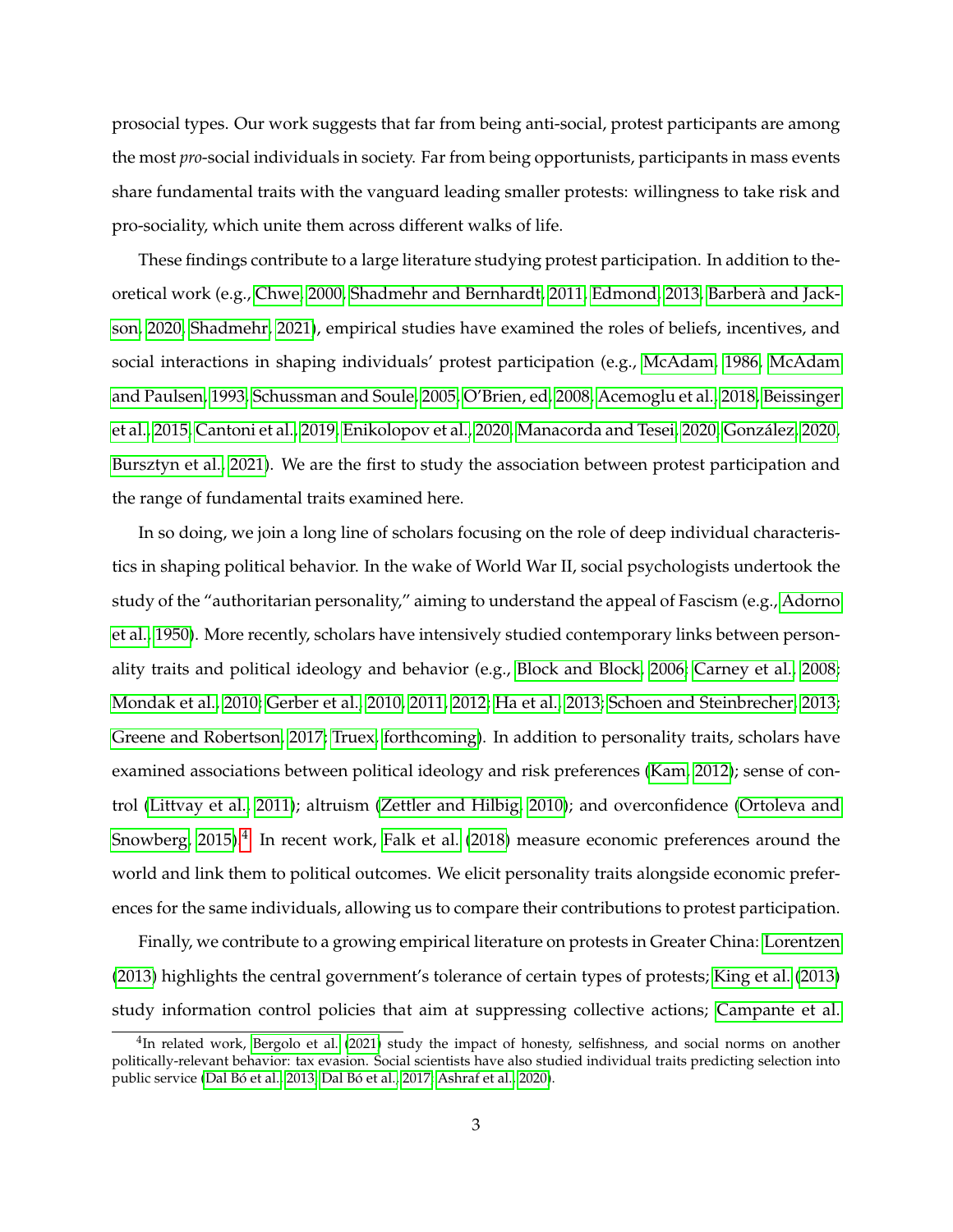[\(2021\)](#page-13-14) study the government's fiscal and personnel policy responses to protests. Recent work has also studied how technology can promote protests [\(Qin et al., 2020\)](#page-15-9) or suppress them [\(Be](#page-12-13)[raja et al., 2021\)](#page-12-13). Our focus on Hong Kong citizens' demands for Western-style political rights is particularly relevant today given the increasingly assertive and nationalistic policies undertaken by China in Hong Kong and elsewhere. Though currently repressed, antiathoritarian protests in Greater China may well reappear in the years ahead; understanding their drivers is thus of interest to both academics and policymakers [\(Tung and Kasuya, 2021\)](#page-15-10).

## **2 Hong Kong's antiauthoritarian movement**

In the July 1, 1997, "handover" to China, Hong Kong was transferred from its status as a British colony, with limited democratic political rights but strong protections of civil liberties and respect for the rule of law, to being a Special Administrative Region within the People's Republic of China. The political institutions of Hong Kong are defined by its quasi-constitution — the "Basic Law" and follow a policy known as "one country, two systems."

The Basic Law left ambiguous several important dimensions that have been bargained over between the so-called "pan-democracy" and "pro-Beijing" camps since the handover. Prior to the introduction of National Security Legislation in 2020, the confrontation between Hong Kong citizens and the Chinese government generated protest marches held every year on the anniversary of the handover on July 1. Turnout varied significantly across years: in the years in which we conducted our surveys (between 2016 and 2019), the July 1 marches were attended by 110,000 people; 66,000 people; 50,000 people; and, 550,000 people, respectively.

Some of the July 1 marches achieved major policy changes; for example, the withdrawal of national security legislation that threatened civil-liberties (2003) and the withdrawal of a national (pro-CCP) curriculum (2012). In addition to the July 1 march, 2019 saw its largest protest on June 9, with over one million people attending, in reaction to a proposed extradition bill which would have given the Hong Kong government the right to transfer individuals to China. As a consequence of a series of large protests throughout 2019, the bill was eventually withdrawn. The repeated nature of the July 1 marches is a feature that the Hong Kong antiauthoritarian protests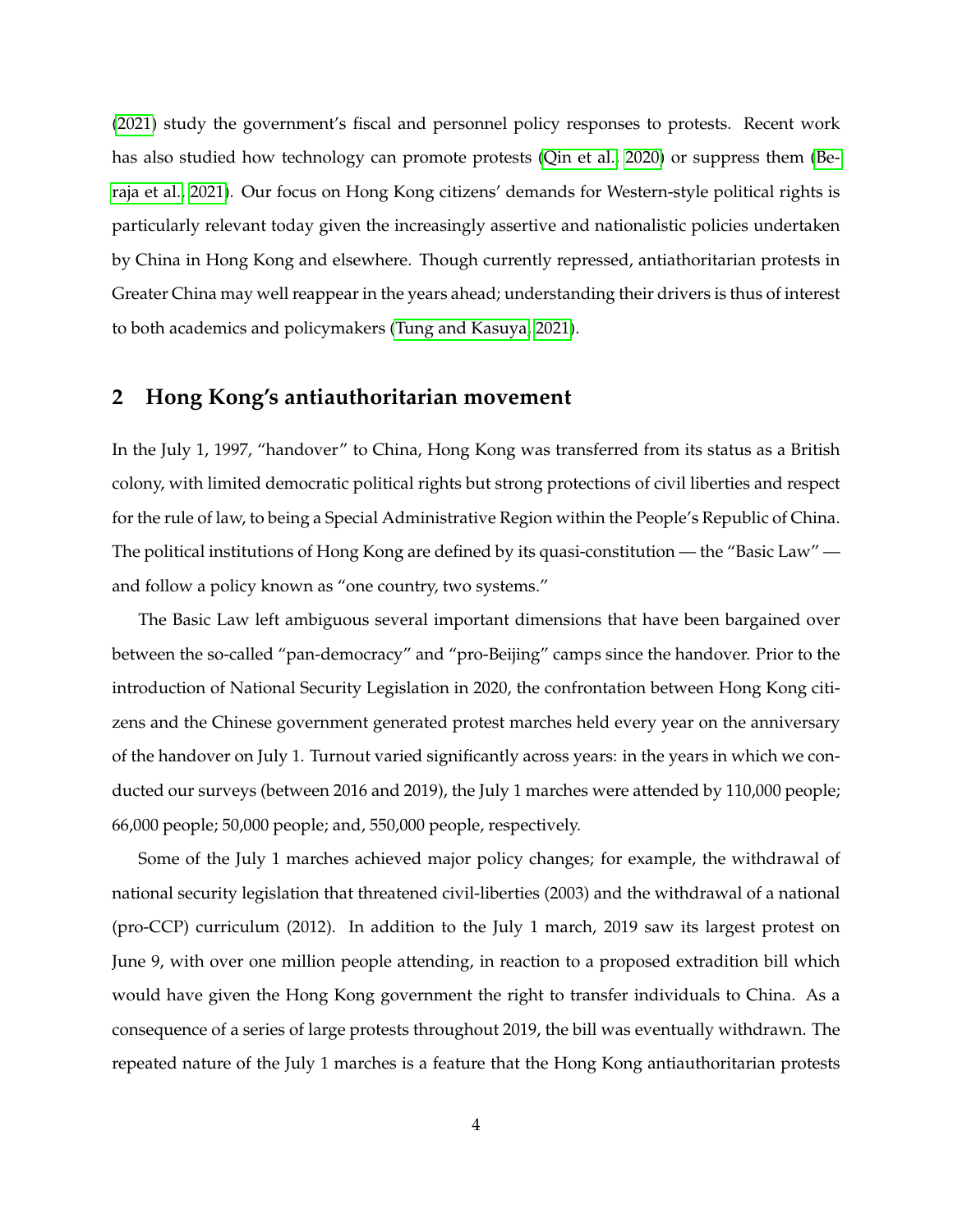share with many other political movements.

#### **3 Data**

**HKUST student surveys** University communities have long represented a core concentration of participants in antiauthoritarian movements, making them a particularly informative population to study. Our analysis here is based on a series of surveys conducted between June 2016 and November 2019. To conduct each survey wave, a recruitment email was sent to the entire undergraduate population of the Hong Kong University of Science and Technology (HKUST). We generated response rates between 15 and 20 percent in each survey wave. We restrict the sample to HK locals, i.e., individuals who were either born in Hong Kong or moved there aged 10 or younger. We ran experiments with some survey respondents [\(Cantoni et al., 2019;](#page-13-1) [Bursztyn et](#page-13-3) [al., 2021\)](#page-13-3), and we thus drop individuals in experimental treatment groups whose protest behavior may have been affected by treatment. This leaves us with a sample of 599 subjects in 2016; 692 subjects in 2017; 860 subjects in 2018; and 9[5](#page-0-0)0 subjects in 2019.<sup>5</sup>

Our primary outcome variable is students' self-reported protest participation — we consider the possibility of misreporting this potentially sensitive behavior further below and conclude that students very likely report truthfully. We specifically ask about protest participation in the July 1 march of the year of the survey in 2016–2018, and we ask about protest participation in the June 9 protest in the 2019 wave. This allows us to observe participation in four protest marches, three of which were of modest size (in the tens of thousands of attendees), and one of which was massive (over a million). The patterns of protest participation among the students in our sample correspond with the total protest attendance: participation in our sample ranged from 1.3%–4.8% in the modest protests of 2016–2018, and was 40.3% in the June 9, 2019 protest.

We consider several fundamental characteristics of (potential) protesters. First, we elicit a complete profile of students' economic preferences, covering five dimensions: *(i)* risk preferences; *(ii)* time preferences; *(iii)* altruism; *(iv)* reciprocity; and, *(v)* preferences for redistribution.<sup>[6](#page-0-0)</sup>

<sup>&</sup>lt;sup>5</sup>The vast majority of subjects (72%) appear in exactly one wave; around 21% appear in two waves; and, 7% appear in three waves. All explanatory variables are measured in subjects' initial survey wave.

 $6$ Elicitation of risk preferences, time preferences, altruism, and reciprocity is based on [Falk et al.](#page-13-13) [\(2018\)](#page-13-13). We add an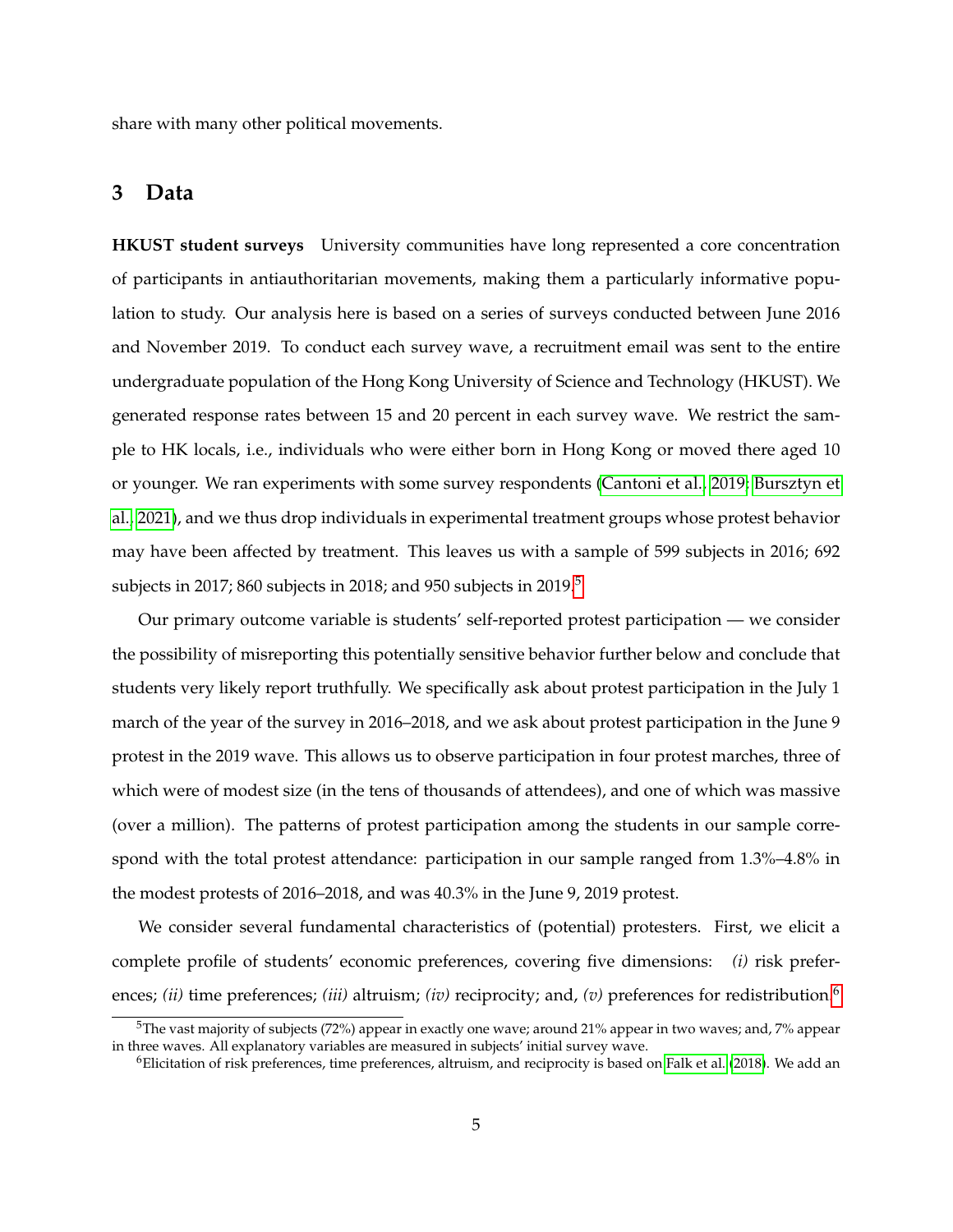Next, we elicit individuals' "Big 5" personality traits following [Howard et al.](#page-14-13) [\(1996\)](#page-14-13). Our survey included 25 questions measuring *(i)* neuroticism; *(ii)* extraversion; *(iii)* openness; *(iv)* agreeableness; and, *(v)* conscientiousness.We measure cognitive ability using the Cognitive Reflection Test [\(Frederick, 2005\)](#page-13-15). Finally, we elicit students' demographic characteristics and socioeconomic backgrounds. We provide summary statistics and detailed information on the survey in the Online Appendix.

**HKPSSD survey** To broaden the scope of our research and compare the patterns of protest participation among university students to those in the general public, we partnered with the Hong Kong Panel of Social Study Dynamics (HKPSSD), which surveys a representative sample of the Hong Kong population.<sup>[7](#page-0-0)</sup> In addition to the survey's collection of household-level and individuallevel information, in the third HKPSSD survey wave (administered between July and November 2015), we added a short module on political behavior. Specifically, we asked whether subjects participated in an antiauthoritarian protest within the previous five years; 6.7% of the HKPSSD sample reported participating in some antiauthoritarian protest over this time frame. $8$  We also included the elicitation of a subset of the fundamental preferences measured in the HKUST survey (not all preferences were elicited from all respondents due to time constraints). We are able to collect data on protest participation for 2,627 individuals. We provide summary statistics and detailed information on the survey in the Online Appendix.

### **4 Fundamental determinants of protest participation**

**Baseline analysis: evidence from the student survey** In the first two columns of Figure 1, we present the distributions of fundamental economic preferences as well as the relationships between these preferences and protest participation, splitting our data between the 2016–2018 period (modest protests) and 2019 (massive protest). Note that all explanatory variables are constructed

incentivized component to their original risk preferences module.

 $7$ The HKPSSD is Hong Kong's benchmark survey of households, and follows closely the examples of the leading household panels in the world, such as the Panel Study of Income Dynamics (PSID) in the US. For more information on the HKPSSD, see [Wu](#page-15-11) [\(2016\)](#page-15-11).

 $8$ Protests included the Candlelight Vigil for the June 4 Massacre, July 1 marches, Anti-National Education protests, and the Occupy Central Movement.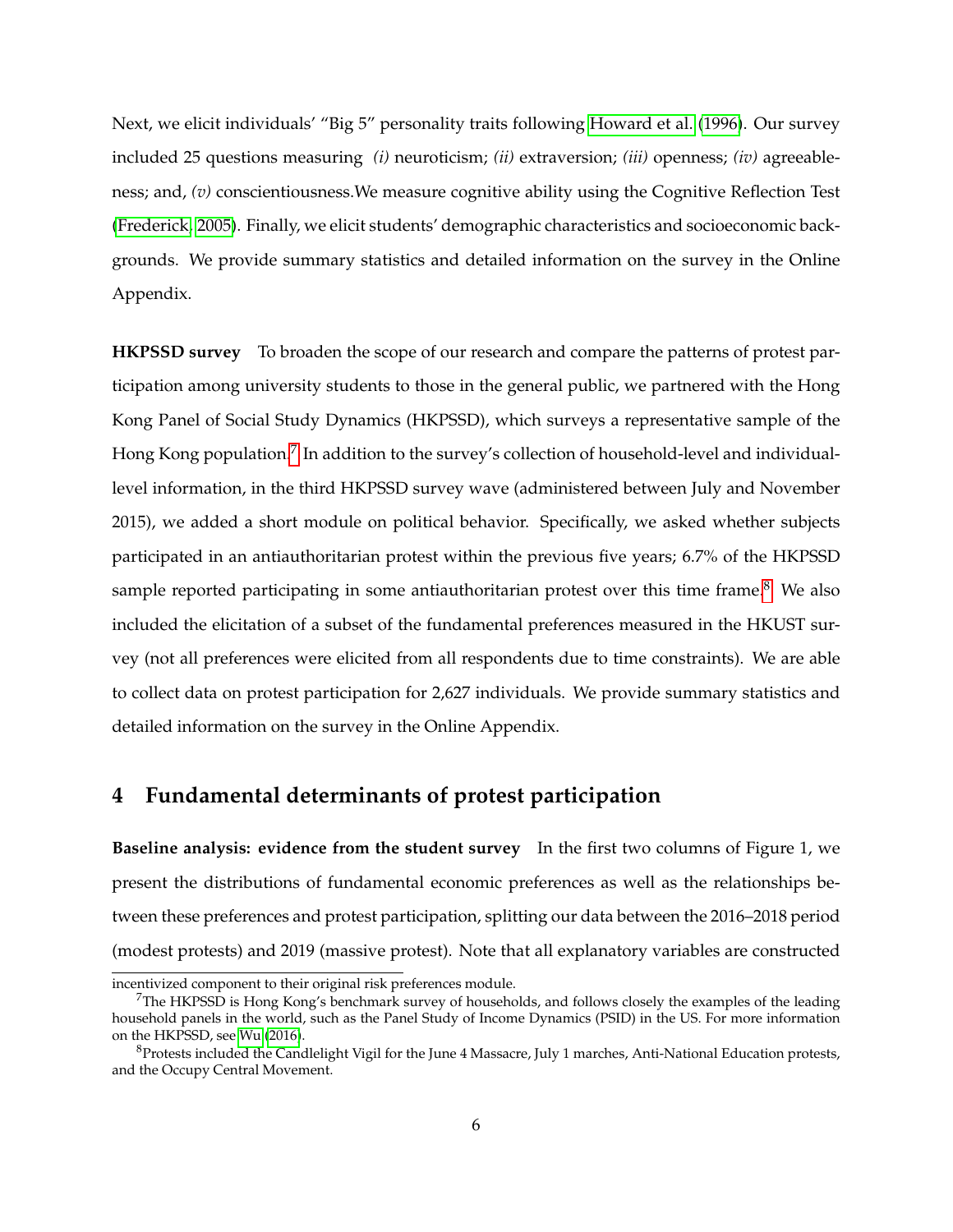from several component survey questions, which are converted to standardized indices having mean zero and standard deviation of one in the respondents' population (following [Anderson,](#page-12-14)  $2008$ ).<sup>[9](#page-0-0)</sup>

The grey histograms in each graph show the distribution of the explanatory variable; there are no noticeable differences in the distribution of economic preferences among survey respon-dents between the waves in 2016–2018 and the 2019 wave.<sup>[10](#page-0-0)</sup> The black regression line, and the corresponding confidence bands, represent the bivariate relationship between the corresponding trait and protest participation. One can see that fundamental economic preferences are often statistically significant predictors of protest participation. We report two regression coefficients: the first value corresponds to the bivariate relationship between the explanatory variable and political participation (as a binary variable). The second value corresponds to a regression in which the dependent variable has been standardized; this allows us to compare the relative magnitude of the effect, abstracting from the large level differences in political participation between the 2016–2018 events and the 2019 protest.

Overall, the *qualitative* relationships between fundamental preferences and protest turnout are very similar between small and large protests. Subjects with greater risk tolerance, who are more patient, and who are more pro-social (reciprocal and altruistic) turn out more for both small and large protests. The *quantitative* relationships are quite different, however: the effects of risk tolerance, patience, and pro-sociality are all several times larger in 2019, when the protest studied was massive. Importantly, this is not merely a level effect: after standardizing the dependent variable, to account for the substantially higher levels of turnout, effect sizes in 2019 remain 2–3 times larger than in prior years. An additional measure of pro-social preferences (preferences for redistribution) also strongly and significantly predicts turnout in the 2019 protest. These patterns suggest that larger protests do not draw in individuals with lower values of these characteristics (i.e., "marginal types"); rather, large protests draw more participation by similar types of individuals to those who were more likely to turn out to small protests (i.e., "inframarginal types").

In Figure 2, we present graphs analogous to those in Figure 1, but now considering the asso-

<sup>&</sup>lt;sup>9</sup>Only our measures of gender, birth year, and religiosity (religious/atheist) are not standardized.

<sup>10</sup>Since the variable is standardized *across all years*, and not within each year, any shifts in the mean level of responses would also be evident from the comparison.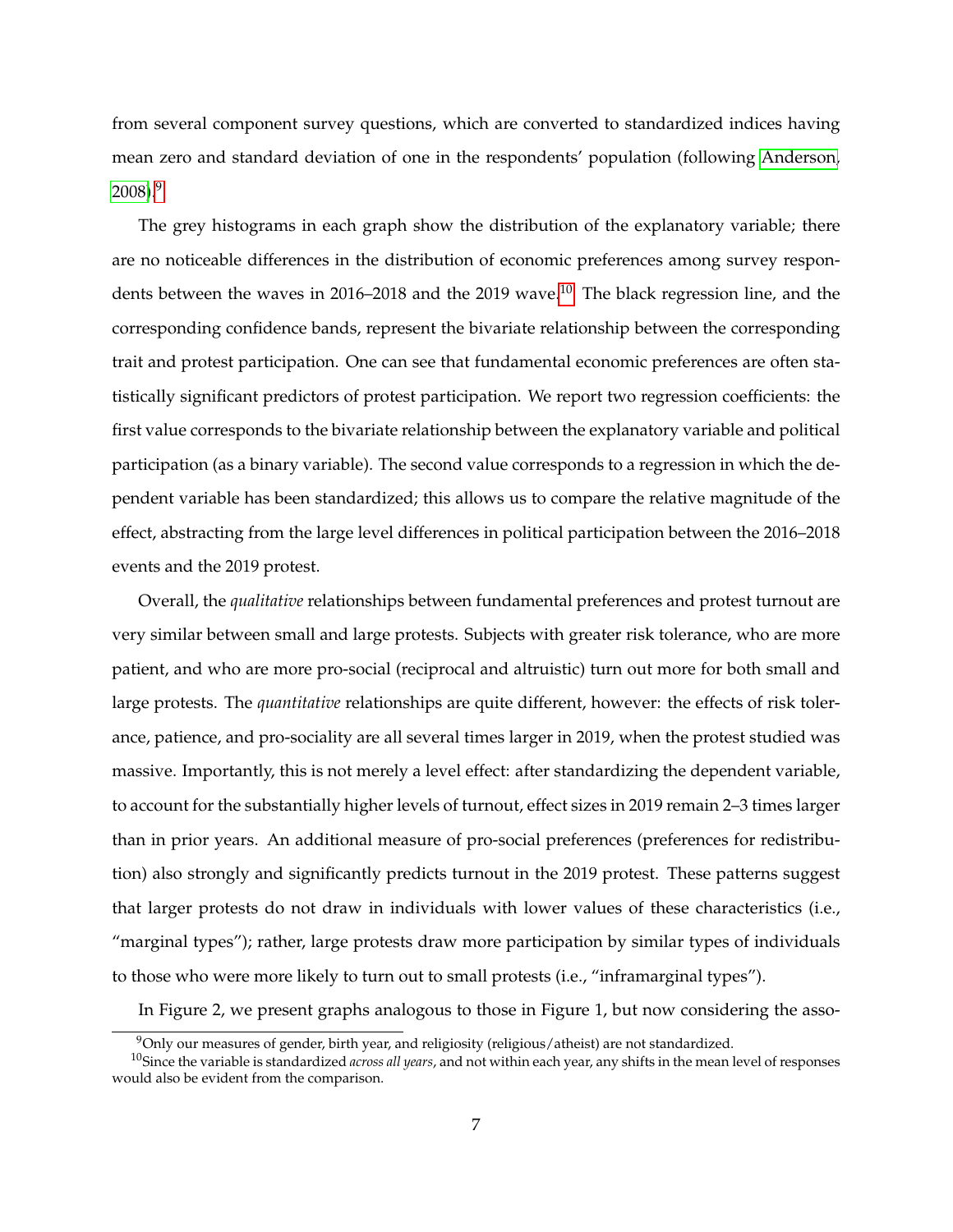ciation between the Big 5 personality traits, as well as cognitive ability, and protest participation. The distributions of these fundamental factors look very similar across years, both for personality traits and cognitive ability. We find that personality traits and cognitive ability do not strongly predict turnout at the smaller protests; only greater "openness" predicts higher turnout. In the large protest of 2019, lower openness actually predicts turnout, while greater conscientiousness now predicts turnout more strongly.

Finally, in Figure 3, we present analogous graphs showing the associations between subjects' backgrounds (e.g., socioeconomic status and demographics) and protest participation. The distributions of these variables are again very similar across survey years. We find that the effects of socioeconomic status and other dimensions of background are generally weak. The effects of demographic characteristics differ between the small and large protests; we find that men are significantly more likely to protest when protests are large, in 2019; and, younger students are more likely to protest when protests are small, in 2016–2018.

**Comparison with the general public** In the third columns of Figures 1 and 3, we show analogous patterns for the fundamental economic preferences and background characteristics available in the HKPSSD. One first sees that the distributions of fundamental factors in the representative sample of the Hong Kong population are broadly similar to those in the student sample. One also sees that the relationships between economic preferences and protest participation are qualitatively very similar to those in the student surveys. The magnitudes of estimated effects are also comparable to the ones found in the student sample in 2016–2018, both in absolute and in standardized terms. In particular, risk-tolerance, patience, and pro-social preferences are all positively associated with protest participation in the general public, just as they were for the student sample. Examining the associations between demographics and protest turnout, we see a higher turnout rate among men in the general public, just as we saw among students in 2019. Overall, these findings suggest that the fundamental determinants of protest participation are broadly shared across the population at large, and that the student sample is by no means special in this regard.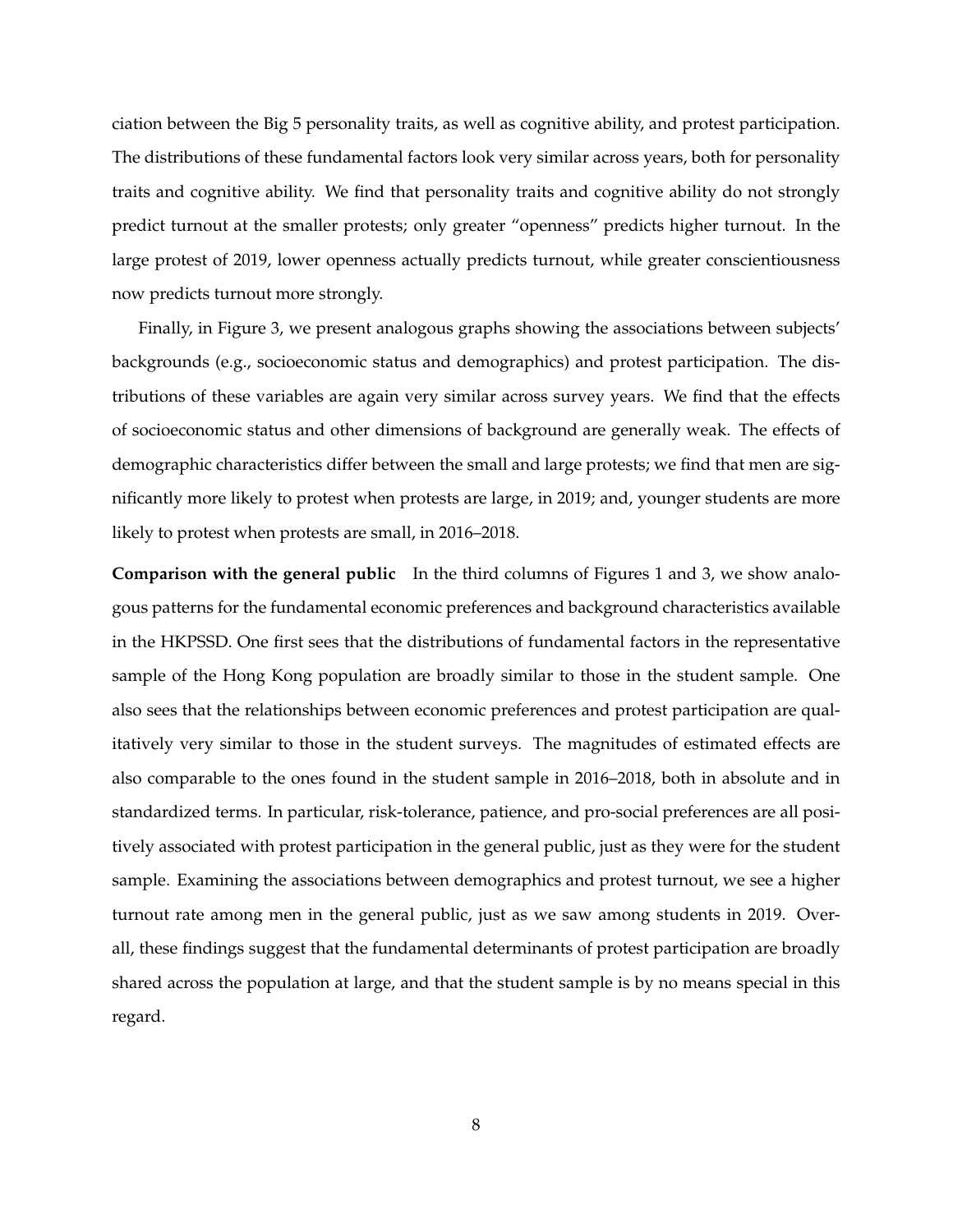**The independent explanatory power of individual factors** Having found that several fundamental traits predict protest participation, we next ask which traits have the greatest explanatory power. To shed light on this question, we regress a protest participation indicator on each of the fundamental factors individually, estimating that factor's r-squared for small and large protests, respectively. Alternatively, we calculate each factor's *marginal* r-squared, i.e. the incremental change in r-squared obtained after adding the factor to a regression containing all other explanatory variables. One can see in Table 1 that fundamental economic preferences are among the most important of the traits we analyze for both small and large protests: economic preferences are 4 of the top 7 predictors of small protest participation, and are 5 of the top 7 predictors of large protest participation. While personality traits play some role in explaining protest participation, we find almost no role of socioeconomic status (i.e., class) in predicting protest turnout.

**Evaluating the truthfulness of responses to sensitive questions** An important question regarding the interpretation of responses to direct questions about participation in an antiauthoritarian protest is whether students feel comfortable responding honestly to such a question. This used to be less of a concern in Hong Kong in the period studied, as noted above, given the legality of (and popular participation in) protests at the time of our surveys. However, we are able to evaluate whether students were actually willing to answer potentially sensitive political questions honestly in the HKUST student surveys.

To do so, we elicit a key dimension of political preferences — an expression of support for Hong Kong independence — that was legal at the time of the survey, but may have been considered sensitive. We measure levels of this support both directly (for a random subsample), and using "list experiments" (for another random subsample). The list experiment, or item count technique [\(Raghavarao and Federer, 1979\)](#page-15-12), estimates support for a sensitive attitude by eliciting from control subjects the number of statements they endorse from a "control list" of four items. Treated subjects are asked to count the number of statements they endorse from a treatment list, which includes the four items in the control list, plus the (potentially) sensitive attitude. The difference in mean items supported between treatment and control subjects provides a "veiled" estimate of support for the sensitive item.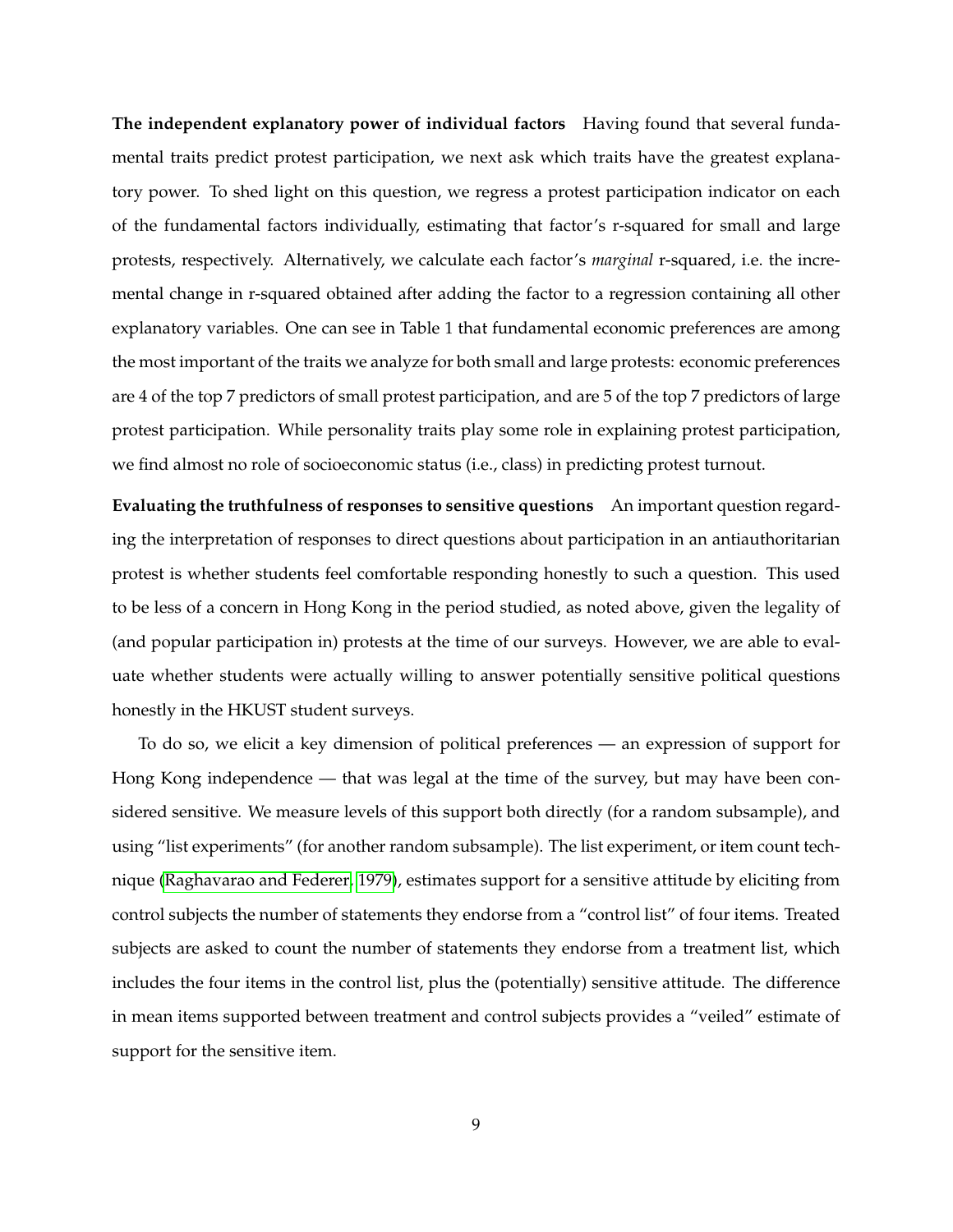In Figure 4, we present population estimates of support for Hong Kong independence based on a direct question as well as estimates from our list experiment. One can see that there are statistically insignificant differences between these estimates for all survey years, and certainly no clear tendency for students to under-report this potentially sensitive position (if anything, in most years support for independence is slightly higher when elicited directly). Political self-censorship seems not to have been prevalent in Hong Kong throughout the years of our surveys — both when protests were small and when they were large.

This has an important implication: a prominent theory of explosive protests is that they arise when individuals reveal their true opposition to the regime, no longer engaging in "preference falsification" (Kuran, 1997), thus inducing mass protest (e.g., due to strategic complementarity in protest participation).<sup>[11](#page-0-0)</sup> Our findings provide no reason to believe that small protests between 2016 and 2019 were a result of misperceptions about popular support for the antiauthoritarian movement; nor is there evidence that a shift away from preference falsification was at the root of Hong Kong's explosive 2019 protests.

## **5 Discussion**

Protest participants, particularly those in mass protests, may appear to be disruptive and even anti-social. Our findings suggest that these individuals in fact are among society's most *pro*-social. While our findings are not definitive, they provide some guidance towards modeling the dynamics of protest participation. The prominent role of fundamental economic preferences, especially pro-sociality, in driving protest participation — both when protests are modest and massive suggests that such behavior may be best thought of as the production of a political public good. Variation in turnout may reflect changes in the perceived benefits of the public good. In Hong Kong, the government's proposed extradition bill represented a clear threat to civil liberties, thus changing the nature of the political public good, and arguably stimulating the massive protest we study. Future work should develop and rigorously test more complete formal models linking

<sup>&</sup>lt;sup>11</sup>Kuran himself tweeted in August 2019, "The unfolding Hong Kong drama provides evidence of preference falsification on a huge scale. Most of the demonstrators wear masks. Between demonstrations, they return to living as passive citizens loyal to authoritarian China."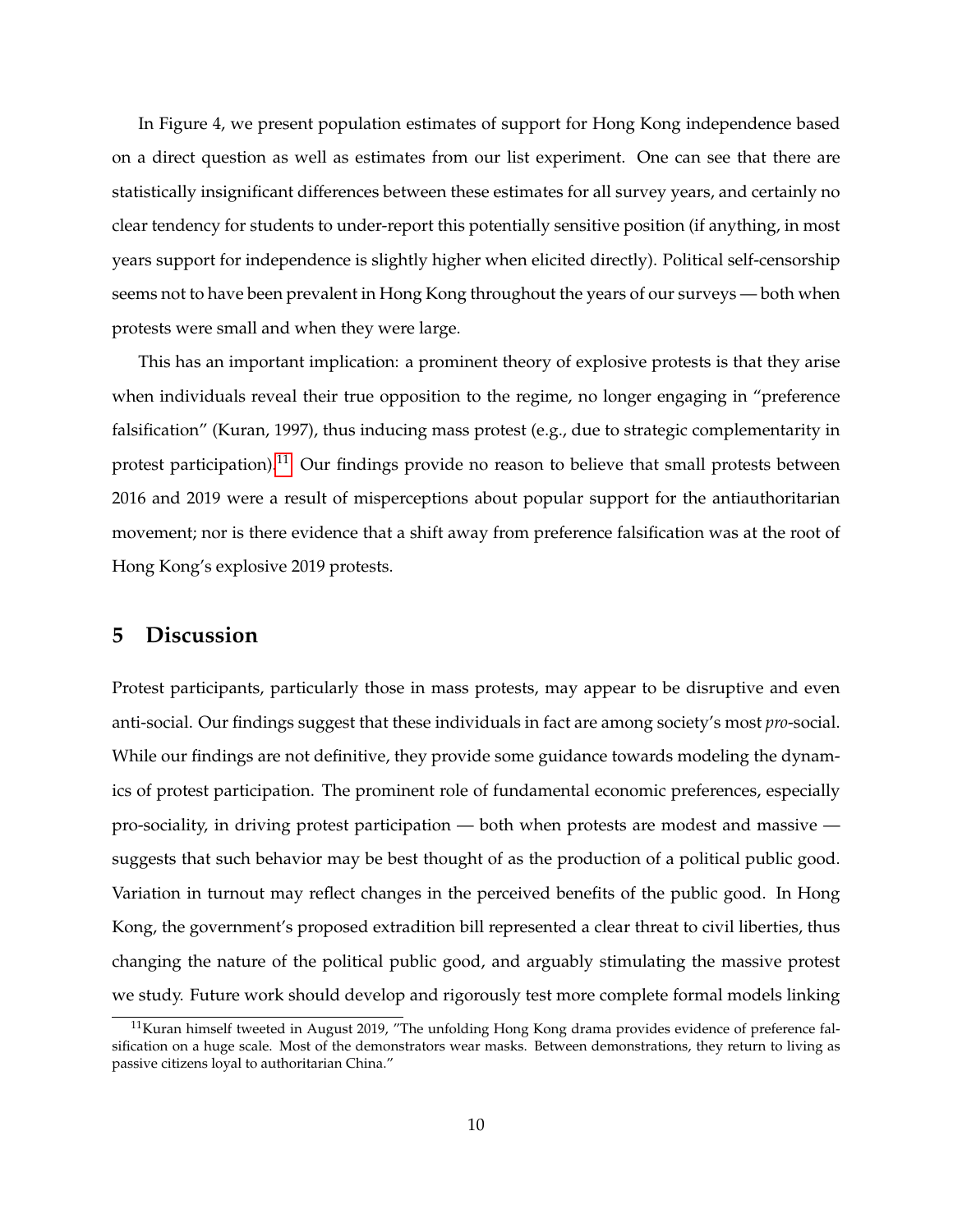economic preferences to the dynamics of protest behavior.

Work in other settings should also be done to determine the external validity of our findings. It is worth emphasizing that even though Hong Kong's mixture of freedom of expression and absence of genuine political representation in the period considered is unusual, it is not unique in a world increasingly characterized by "soft autocracies", rather than fully-fledged totalitarian dictatorships. Hong Kong's case is also an especially important one: antiauthoritarian protests in Hong Kong have the potential to reverberate to Taiwan, and to mainland China, and thus have global repercussions.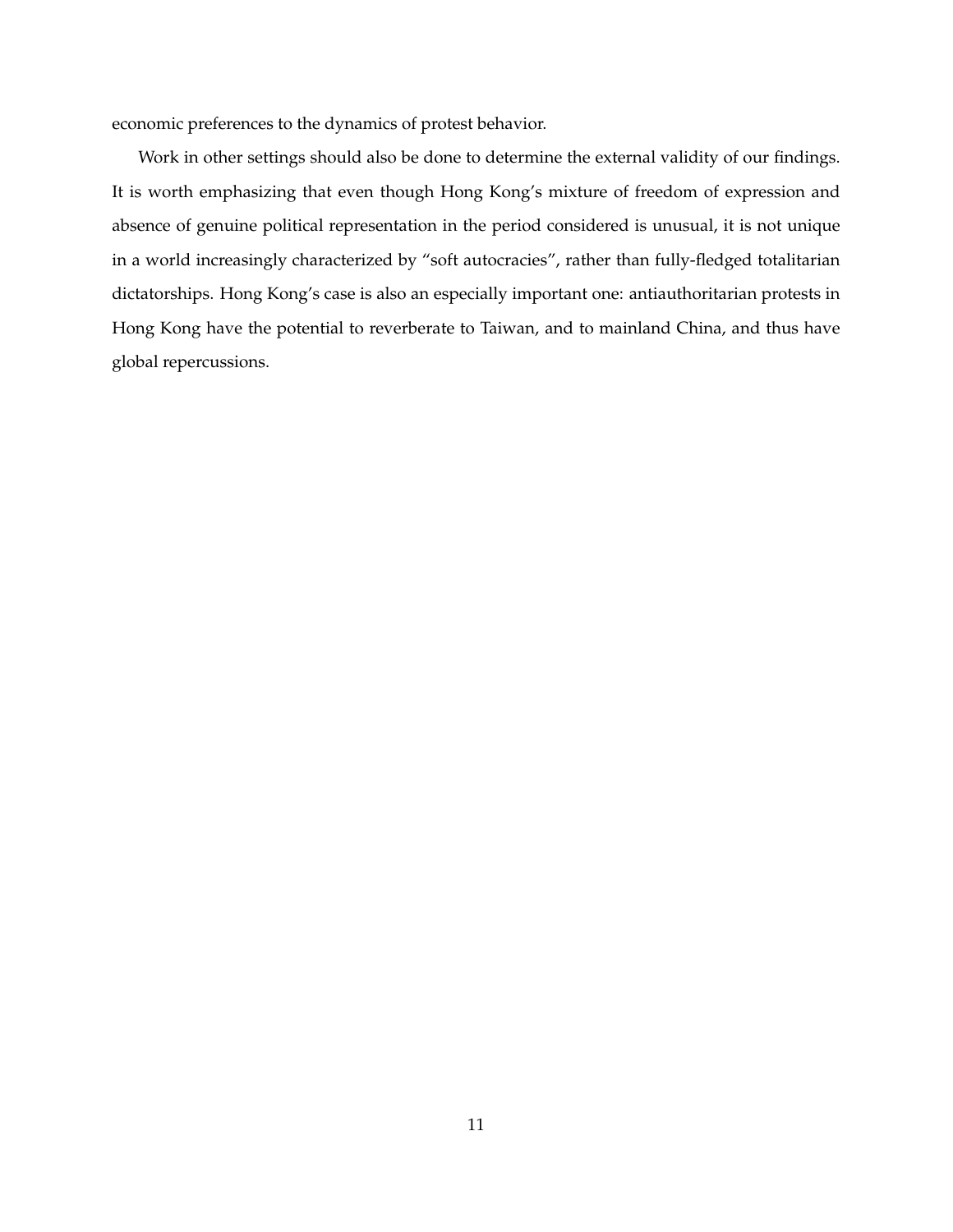## **References**

- <span id="page-12-3"></span>**Acemoglu, Daron and James A. Robinson**, *Economic Origins of Dictatorship and Democracy*, Cambridge University Press, 2006.
- <span id="page-12-0"></span>**and** , *Why Nations Fail: the Origins of Power, Prosperity, and Poverty*, New York: Crown Business, August 2012.
- <span id="page-12-1"></span>**and** , *The Narrow Corridor: States, Societies, and the Fate of Liberty*, New York: Penguin Press, 2019.
- <span id="page-12-5"></span>**, Tarek A. Hassan, and Ahmed Tahoun**, "The Power of the Street: Evidence From Egypt's Arab Spring," *The Review of Financial Studies*, January 2018, *31* (1), 1–42.
- <span id="page-12-7"></span>**Adorno, T. W., E. Frenkel-Brunswik, D. J. Levinson, and R. N. Sanford**, *The Authoritarian Personality*, New York, New York, USA: Harper and Row, 1950.
- <span id="page-12-2"></span>Aidt, Toke S. and Raphaël Franck, "Democratization Under the Threat of Revolution: Evidence From the Great Reform Act of 1832," *Econometrica*, 2015, *83* (2), 505–547.
- <span id="page-12-14"></span>**Anderson, Michael L.**, "Multiple Inference and Gender Differences in the Effects of Early Intervention: A Reevaluation of the Abecedarian, Perry Preschool, and Early Training Projects," *Journal of the American Statistical Association*, 2008, *103* (484), 1481–1495.
- <span id="page-12-12"></span>**Ashraf, Nava, Oriana Bandiera, Edward Davenport, and Scott S. Lee**, "Losing Prosociality in the Quest for Talent? Sorting, Selection, and Productivity in the delivery of Public Services," *American Economic Review*, 2020, *110* (5), 1355–1394.
- <span id="page-12-4"></span>**Barberà, Salvador and Matthew O. Jackson, "A Model of Protests, Revolution, and Information,"** *Quarterly Journal of Political Science*, 2020, *15* (3), 297–335.
- <span id="page-12-6"></span>**Beissinger, Mark R., Amaney Jamal, and Kevin Mazur**, "Explaining Divergent Revolutionary Coalitions: Regime Strategies and the Structuring of Participation in the Tunisian and Egyptian Revolutions," *Comparative Politics*, 2015, *48* (1), 1–24.
- <span id="page-12-13"></span>**Beraja, Martin, Andrew Kao, David Y. Yang, and Noam Yuchtman**, "AI-tocracy," November 2021. Harvard University.
- <span id="page-12-9"></span>**Bergolo, Marcelo L., Martin Leites, Ricardo Perez-Truglia, and Matias Strehl**, "What Makes a Tax Evader?," December 2021. NBER Working Paper No. 28235.
- <span id="page-12-8"></span>**Block, Jack and Jeanne H. Block**, "Nursery School Personality and Political Orientation Two Decades Later," *Journal of Research in Personality*, October 2006, *40* (5), 734–749.
- <span id="page-12-10"></span>Bó, Ernesto Dal, Frederico Finan, and Martin A. Rossi, "Strengthening State Capabilities: The Role of Financial Incentives in the Call to Public Service," *Quarterly Journal of Economics*, July 2013, *128* (3), 1169–1218.
- <span id="page-12-11"></span>**B ´o, Ernesto Dal, Frederico Finan, Olle Folke, Torsten Persson, and Johanna Rickne**, "Who Becomes a Politician?," *Quarterly Journal of Economics*, 2017, *132* (4), 1877–1914.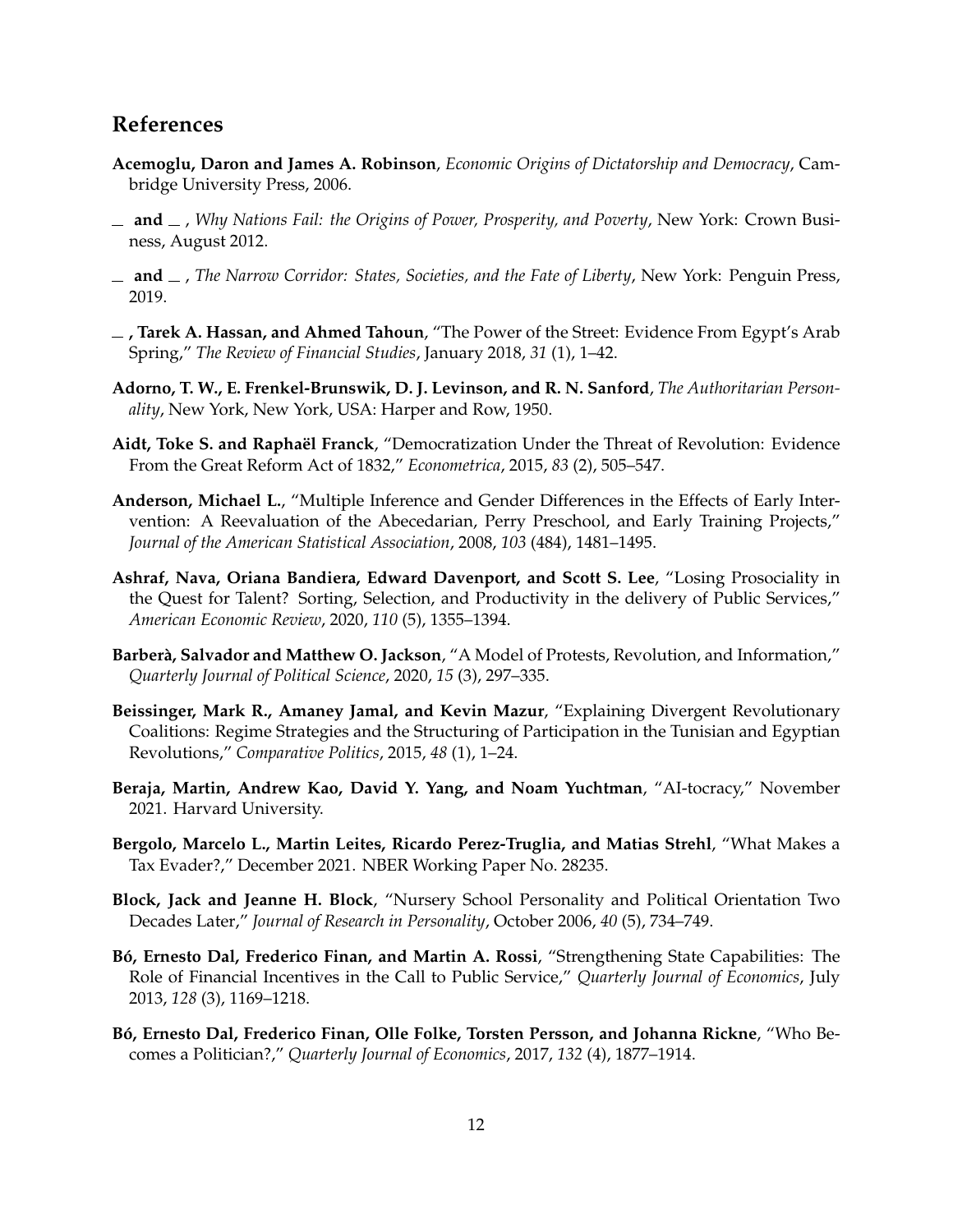- <span id="page-13-3"></span>**Bursztyn, Leonardo, Davide Cantoni, David Y. Yang, Noam Yuchtman, and Y. Jane Zhang**, "Persistent Political Engagement: Social Interactions and the Dynamics of Protest Movements," *American Economic Review: Insights*, June 2021, *3* (2), 233–50.
- <span id="page-13-14"></span>**Campante, Filipe, Davin Chor, and Bingjing Li**, "The Political Economy Consequences of China's Export Slowdown," *NBER Working Paper*, May 2021, pp. 1–79.
- <span id="page-13-2"></span>**Cantoni, Davide, David Y. Yang, Noam Yuchtman, and Jane Zhang**, "The Fundamental Determinants of Anti-Authoritarianism," November 2016. Unpublished, LMU Munich: [http:](http://www.davidecantoni.net/pdfs/hk_democrats_20161116.pdf) [//www.davidecantoni.net/pdfs/hk\\_democrats\\_20161116.pdf](http://www.davidecantoni.net/pdfs/hk_democrats_20161116.pdf).
- <span id="page-13-1"></span>**, , , and** , "Protests as Strategic Games: Experimental Evidence from Hong Kong's Democracy Movement," *Quarterly Journal of Economics*, 2019, *134* (2), 1021–1077.
- <span id="page-13-8"></span>**Carney, Dana R., John T. Jost, Samuel D. Gosling, and Jeff Potter**, "The Secret Lives of Liberals and Conservatives: Personality Profiles, Interaction Styles, and the Things They Leave Behind," *Political Psychology*, December 2008, *29* (6), 807–840.
- <span id="page-13-4"></span>**Chwe, Michael Suk-Young**, "Communication and Coordination in Social Networks," *Review of Economic Studies*, January 2000, *67* (1), 1–16.
- <span id="page-13-5"></span>**Edmond, Chris**, "Information Manipulation, Coordination, and Regime Change," *Review of Economic Studies*, October 2013, *80* (4), 1422–1458.
- <span id="page-13-6"></span>**Enikolopov, Ruben, Alexey Makarin, and Maria Petrova**, "Social Media and Protest Participation: Evidence from Russia," *Econometrica*, July 2020, *88* (4), 1479–1514.
- <span id="page-13-0"></span>**Enke, Benjamin**, "Moral Values and Voting," *Journal of Political Economy*, 2020, *128* (10), 3679–3729.
- <span id="page-13-13"></span>**Falk, Armin, Anke Becker, Thomas J. Dohmen, Benjamin Enke, David Huffman, and Uwe Sunde**, "Global Evidence on Economic Preferences," *Quarterly Journal of Economics*, November 2018, *133* (4), 1645–1692.
- <span id="page-13-15"></span>**Frederick, Shane**, "Cognitive Reflection and Decision Making," *Journal of Economic Perspectives*, 2005, *19* (4), 25–42.
- <span id="page-13-11"></span>**Gerber, Alan S., Gregory A. Huber, David Doherty, and Conor M. Dowling**, "Personality and the Strength and Direction of Partisan Identification," *Political Behavior*, December 2012, *34* (4), 653–688.
- <span id="page-13-9"></span>**, , , , and Shang E. Ha**, "Personality and Political Attitudes: Relationships across Issue Domains and Political Contexts," *American Political Science Review*, March 2010, *104* (1), 111–123.
- <span id="page-13-10"></span>**, , , , Connor Raso, and Shang E. Ha**, "Personality Traits and Participation in Political Processes," *Journal of Politics*, July 2011, *73* (3), 692–706.
- <span id="page-13-7"></span>González, Felipe, "Collective Action in Networks: Evidence from the Chilean Student Movement," *Journal of Public Economics*, August 2020, *188*, 104220.
- <span id="page-13-12"></span>**Greene, Samuel A. and Graeme Robertson**, "Agreeable Authoritarians: Personality and Politics in Contemporary Russia," *Comparative Political Studies*, 2017, *50* (13), 1802–1834.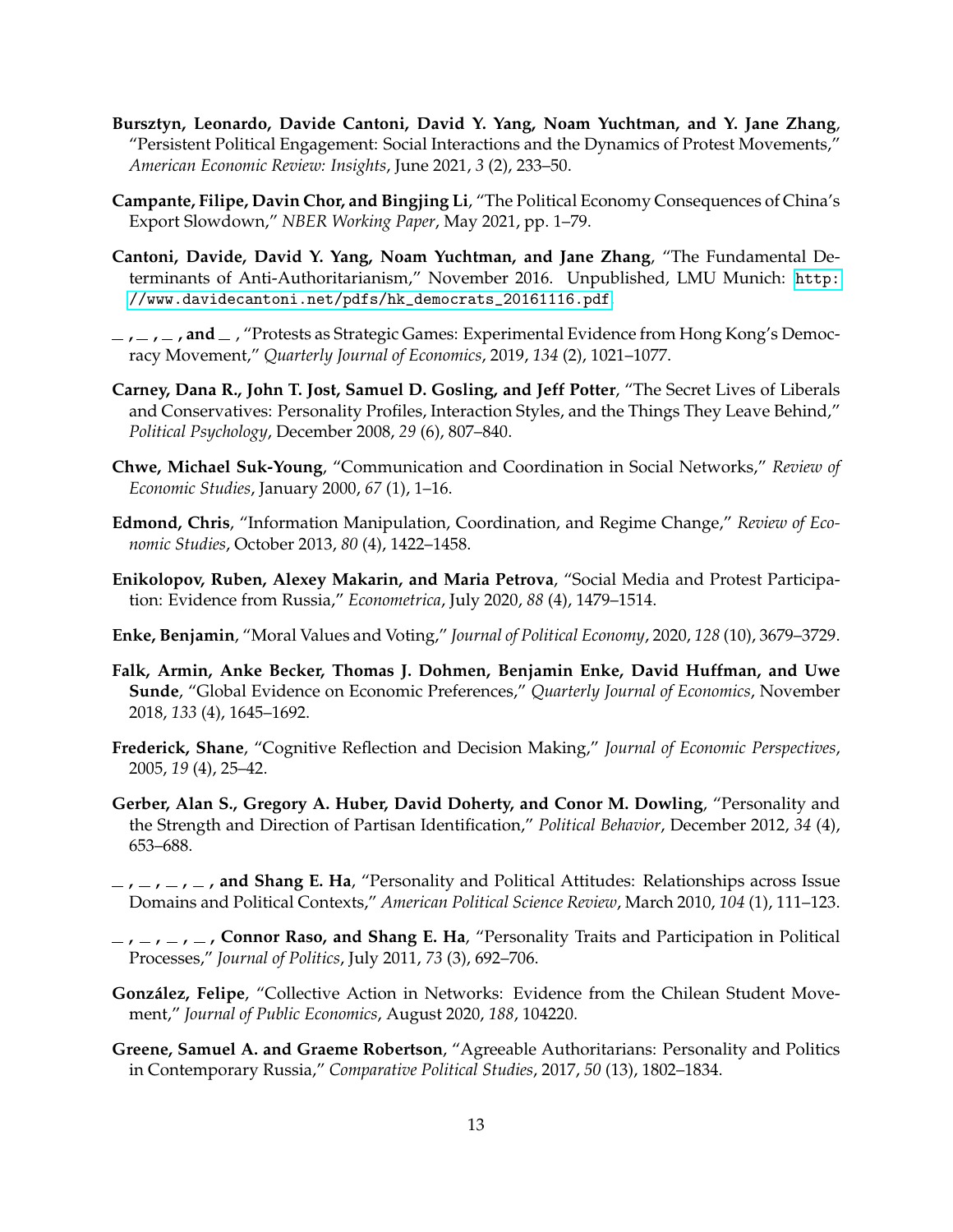- <span id="page-14-8"></span>**Ha, Shang E., Seokho Kim, and Se Hee Jo**, "Personality Traits and Political Participation: Evidence from South Korea," *Political Psychology*, 2013, *34* (4), 511–532.
- <span id="page-14-13"></span>**Howard, P.J., P.L. Medina, and J.M. Howard**, "The Big-Five Locator: A Quick Assessment Tool for Consultants and Trainers," in J.W. Pfeiffer, ed., *The 1996 Annual: Volume 1, Training*, San Diego, CA: Pfeiffer and Company, 1996.
- <span id="page-14-9"></span>**Kam, Cindy D.**, "Risk Attitudes and Political Participation," *American Journal of Political Science*, October 2012, *56* (4), 817–836.
- <span id="page-14-12"></span>**King, Gary, Jennifer Pan, and Margaret E. Roberts**, "How Censorship in China Allows Government Criticism but Silences Collective Expression," *American Political Science Review*, 2013, *107* (2), 326–343.
- <span id="page-14-1"></span>**Kuran, Timur**, *Private Truths, Public Lies: The Social Consequences of Preference Falsification*, Cambridge, Mass.: Harvard University Press, 1997.
- **Kuran, Timur @timurkuran**, "The unfolding Hong Kong drama provides evidence of preference falsification on a huge scale. Most of the demonstrators wear masks. Between demonstrations, they return to living as passive citizens loyal to authoritarian China. https://nytimes.com/2019/08/30/opinion/sunday/hong-kong-protest.html?smid=nytcoreios-share via @nytopinion.," Aug 31, 2019, 5:49 AM. Tweet.
- <span id="page-14-10"></span>**Littvay, Levente, Paul T. Weith, and Christopher T. Dawes**, "Sense of Control and Voting: A Genetically-Driven Relationship," *Social Science Quarterly*, December 2011, *92* (5), 1236–1252.
- <span id="page-14-11"></span>**Lorentzen, Peter**, "Regularizing Rioting: Permitting Public Protest in an Authoritarian Regime," *Quarterly Journal of Political Science*, 2013, *8* (2), 127–158.
- <span id="page-14-6"></span>**Manacorda, Marco and Andrea Tesei**, "Liberation Technology: Mobile Phones and Political Mobilization in Africa," *Econometrica*, March 2020, *88* (2), 533–567.
- <span id="page-14-0"></span>**Marx, Karl**, *Capital: A Critique of Political Economy*, New York: Vintage Books, 1977.
- <span id="page-14-3"></span>**McAdam, Doug**, "Recruitment to High-Risk Activism: The Case of Freedom Summer," *American Journal of Sociology*, 1986, *92* (1), 64–90.
- <span id="page-14-4"></span>**and Ronnelle Paulsen**, "Specifying the Relationship Between Social Ties and Activism," *American Journal of Sociology*, 1993, *99* (3), 640–667.
- <span id="page-14-2"></span>**Meier, Stephan and Charles D. Sprenger**, "Temporal Stability of Time Preferences," *The Review of Economics and Statistics*, 2015, *97* (2), 273–286.
- <span id="page-14-7"></span>**Mondak, Jeffery J., Matthew V. Hibbing, Damarys Canache, Mitchell A. Seligson, and Mary R. Anderson**, "Personality and Civic Engagement: An Integrative Framework for the Study of Trait Effects on Political Behavior," *American Political Science Review*, February 2010, *104* (1), 85– 110.
- <span id="page-14-5"></span>**O'Brien, Kevin J., ed.**, *Popular Protest in China*, Vol. 15 of *Harvard Contemporary China Series*, Cambridge, Mass.: Harvard University Press, 2008.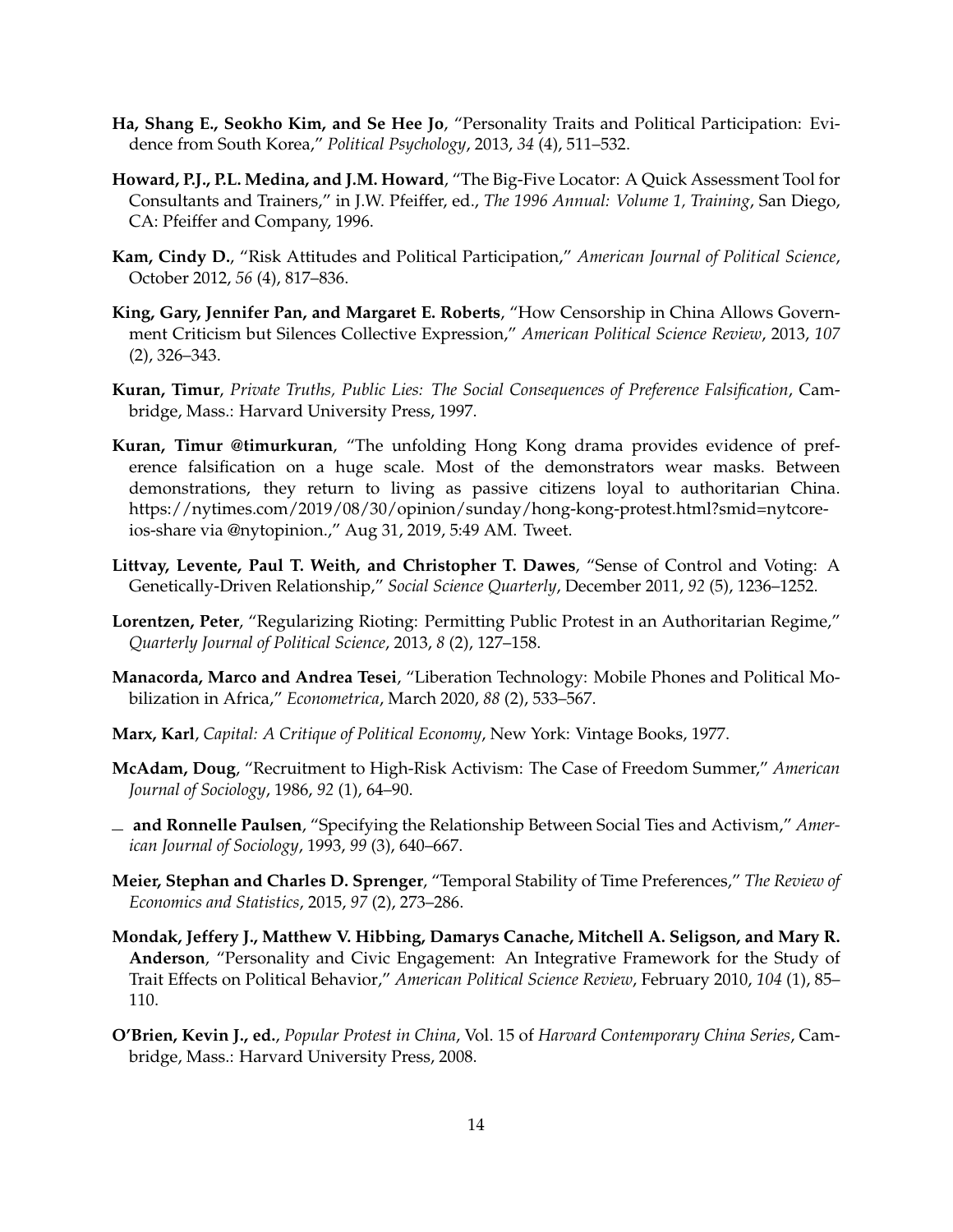- <span id="page-15-8"></span>**Ortoleva, Pietro and Erik Snowberg**, "Overconfidence in Political Behavior," *American Economic Review*, February 2015, *105* (2), 504–535.
- <span id="page-15-9"></span>**Qin, Bei, David Strömberg, and Yanhui Wu**, "Social Media and Protests in China," *Working Paper*, March 2020, pp. 1–53.
- <span id="page-15-12"></span>**Raghavarao, Damaraju and Walter T. Federer**, "Block Total Response as an Alternative to the Randomized Response Method in Surveys," *Journal of the Royal Statistical Society, Series B*, 1979, *41* (1), 40–45.
- <span id="page-15-0"></span>Schildberg-Hörisch, Hannah, "Are Risk Preferences Stable?," *Journal of Economic Perspectives*, 2018, *32* (2), 135–154.
- <span id="page-15-5"></span>**Schoen, Harald and Markus Steinbrecher**, "Beyond Total Effects: Exploring the Interplay of Personality and Attitudes in Affecting Turnout in the 2009 German Federal Election," *Political Psychology*, August 2013, *34* (4), 533–552.
- <span id="page-15-4"></span>**Schussman, Alan and Sarah A. Soule**, "Process and Protest: Accounting for Individual Protest Participation,," *Social Forces*, December 2005, *84* (2), 1083–1108.
- <span id="page-15-3"></span>**Shadmehr, Mehdi**, "Protest Puzzles: Tullock's Paradox, Hong Kong Experiment, and the Strength of Weak States," *Quarterly Journal of Political Science*, 2021, *16* (3), 245–264.
- <span id="page-15-2"></span>**and Dan Bernhardt**, "Collective Action with Uncertain Payoffs: Coordination, Public Signals and Punishment Dilemmas ," *American Political Science Review*, 2011, *105* (4), 829–51.
- <span id="page-15-1"></span>**Soldz, Stephen and George E. Vaillant**, "The Big Five Personality Traits and the Life Course: A 45-Year Longitudinal Study," *Journal of Research in Personality*, 1999, *33* (2), 208–232.
- <span id="page-15-6"></span>**Truex, Rory**, "Political Discontent in China is Associated with Isolating Personality Traits," *Journal of Politics*, forthcoming.
- <span id="page-15-10"></span>**Tung, Hans H. and Yuko Kasuya**, "Resisting autocratization: the protest–repression nexus in Hong Kong's Anti-ELAB Movement," *Japanese Journal of Political Science*, 2021, *22* (4), 193–197.
- <span id="page-15-11"></span>**Wu, Xiaogang**, "Hong Kong Panel Study of Social Dynamics (HKPSSD): Research Designs and Data Overview," *Chinese Sociological Review*, 2016, *48* (2), 162–184.
- <span id="page-15-7"></span>**Zettler, Ingo and Benjamin E. Hilbig**, "Attitudes of the Selfless: Explaining Political Orientation with Altruism," *Personality and Individual Differences*, February 2010, *48* (3), 338–342.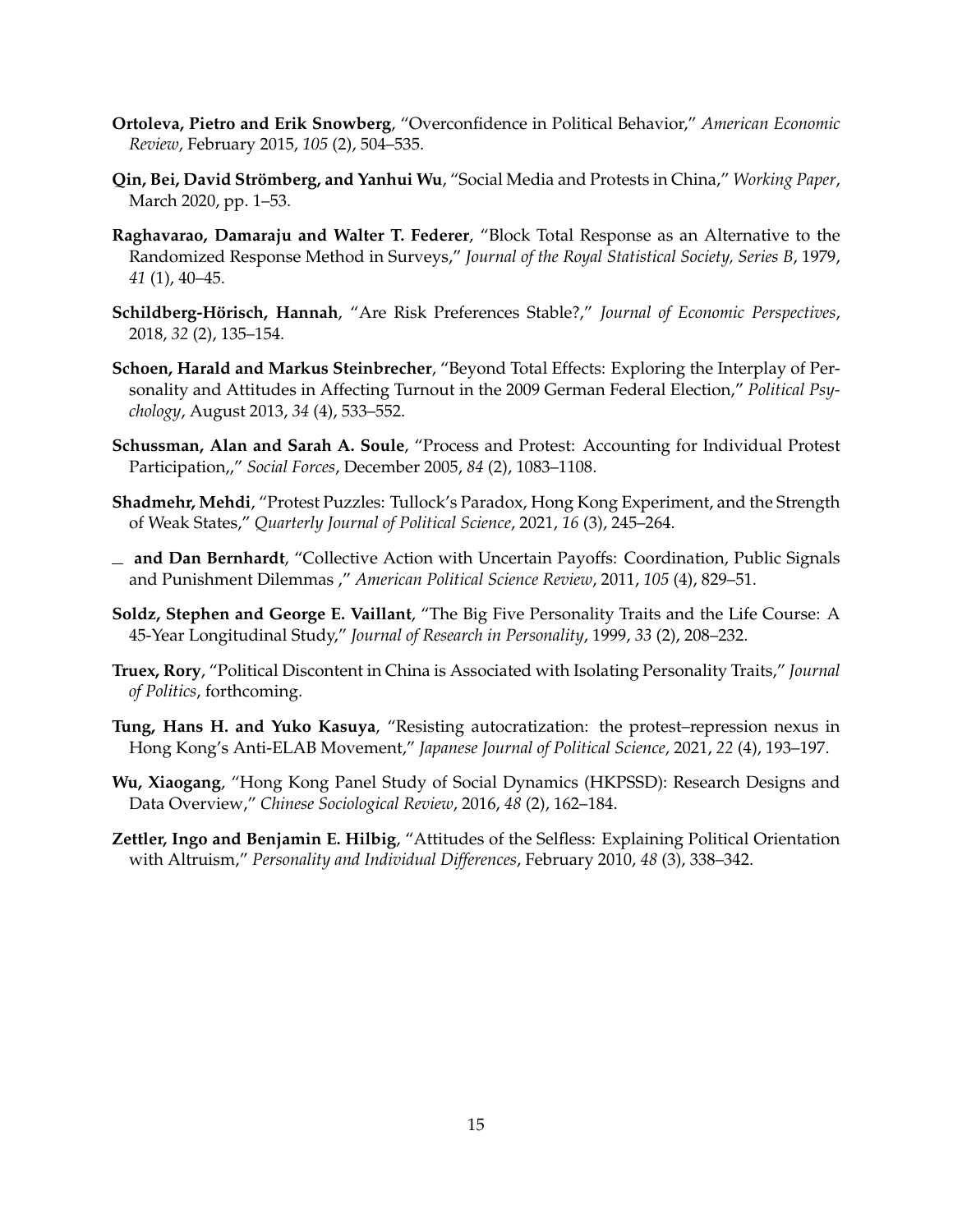

Figure 1: Figure presents the distributions of fundamental economic preferences as well as the relationships between these preferences and protest participation. Columns 1 and 2 present results from HKUST surveys, splitting the data between the 2016–2018 period (modest protests) and 2019 (massive protest). Column 3 presents results from the 2015 wave of the HKPSSD survey. All explanatory variables are constructed from several component survey questions, which are converted to standardized indices having mean zero and standard deviation of one (following [Anderson,](#page-12-14) [2008\)](#page-12-14). Figures plot regression lines and report coefficients ("Coeff") from univariate regressions predicting protest turnout as a dummy variable. They also report coefficients from regressions in which the protest participation outcome variable is standardized within each time period ("Stdized coeff").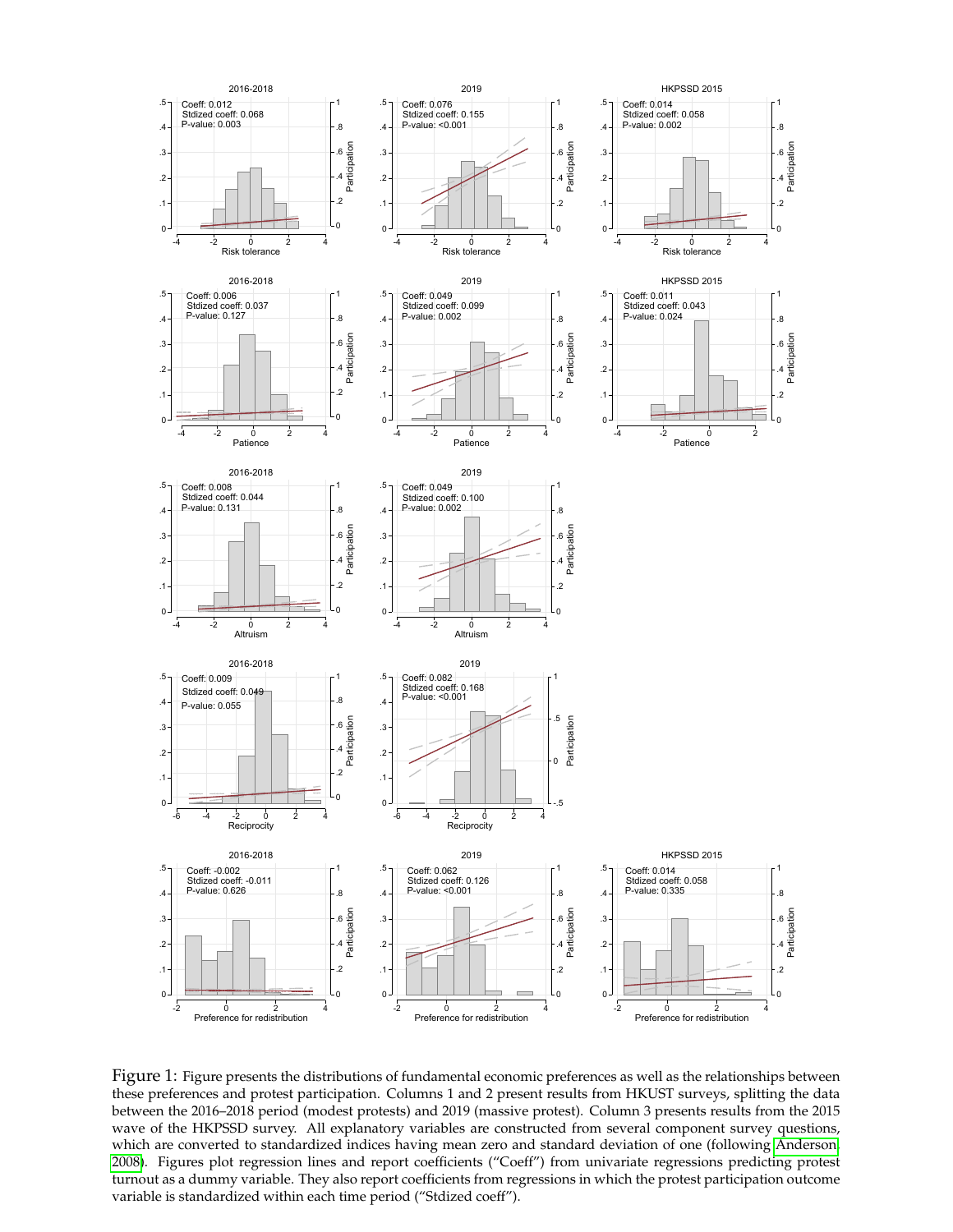

Figure 2: Figure presents the distributions of personality traits and cognitive ability as well as the relationships between these variables and protest participation. All data from HKUST surveys, splitting the data between the 2016–2018 period (modest protests) and 2019 (massive protest). All explanatory variables are constructed from several component survey questions, which are converted to standardized indices having mean zero and standard deviation of one (following [Anderson, 2008\)](#page-12-14). Figures plot regression lines and report coefficients ("Coeff") from univariate regressions predicting protest turnout as a dummy variable. They also report coefficients from regressions in which the protest participation outcome variable is standardized within each time period ("Stdized coeff").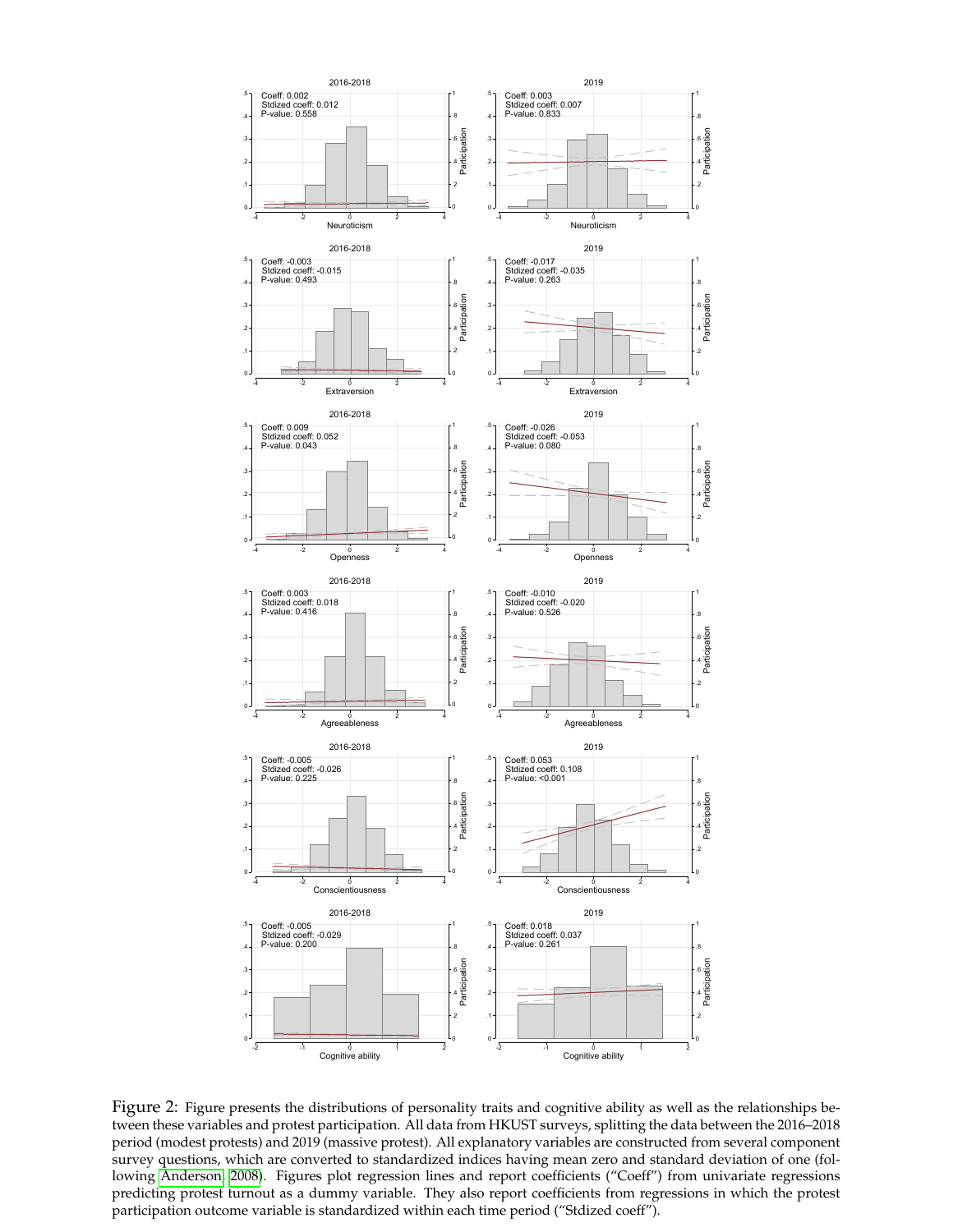

Figure 3: Figure presents the distributions of respondent demographics and socioeconomic backgrounds, as well as the relationships between these preferences and protest participation. Columns 1 and 2 present results from HKUST surveys, splitting the data between the 2016–2018 period (modest protests) and 2019 (massive protest). Column 3 presents results from the 2015 wave of the HKPSSD survey. Household socioeconomic status and respondents' childhood environment are constructed from several component survey questions, which are converted to standardized indices having mean zero and standard deviation of one (following [Anderson, 2008\)](#page-12-14). Figures plot regression lines and report coefficients ("Coeff") from univariate regressions predicting protest turnout as a dummy variable. They also report coefficients from regressions in which the protest participation outcome variable is standardized within each time period ("Stdized coeff").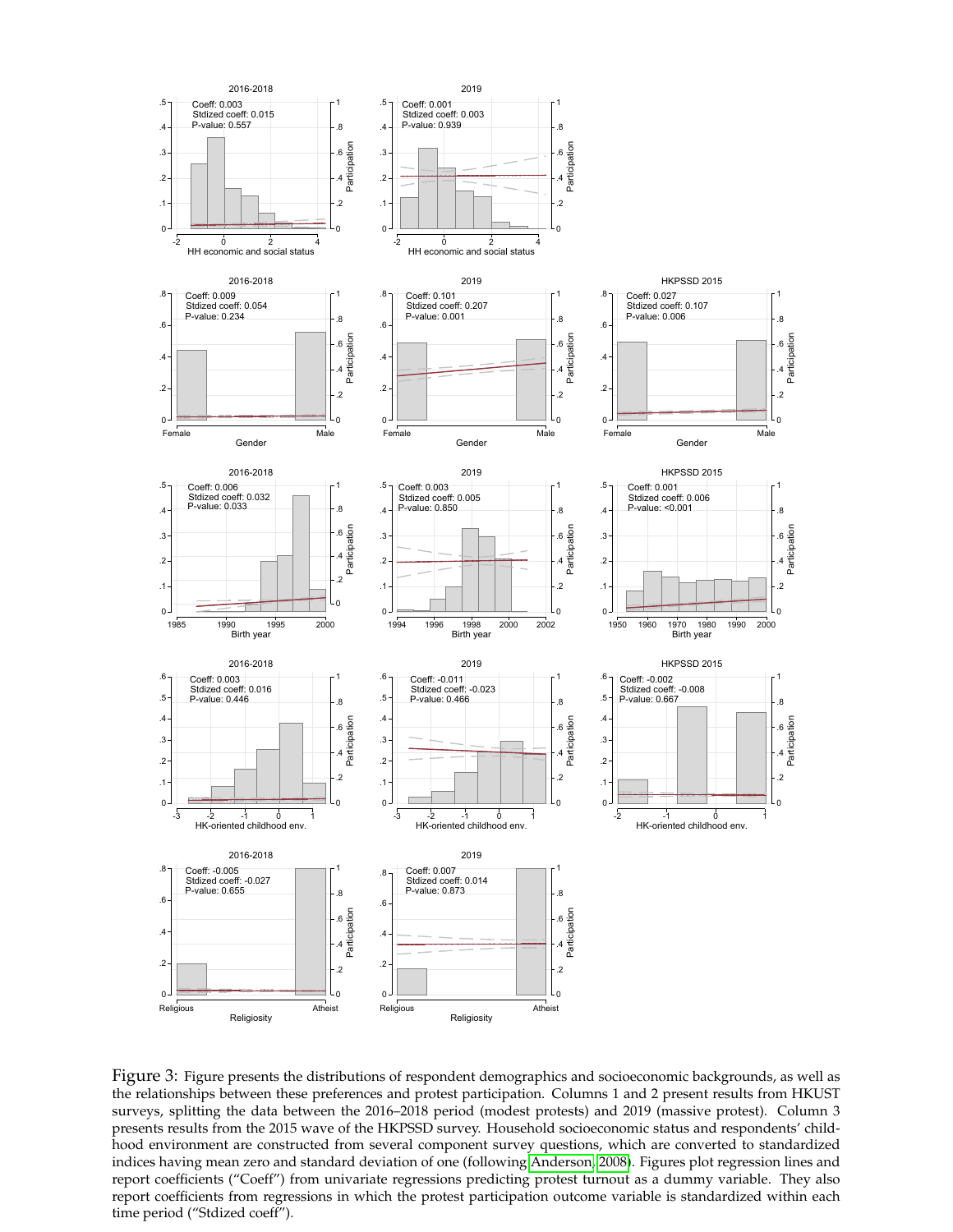

Figure 4: Figure presents population estimates of support for Hong Kong independence (and 95% confidence intervals) based on a direct question ("direct") as well as estimated support from a list experiment ("veiled"). Data come from HKUST surveys.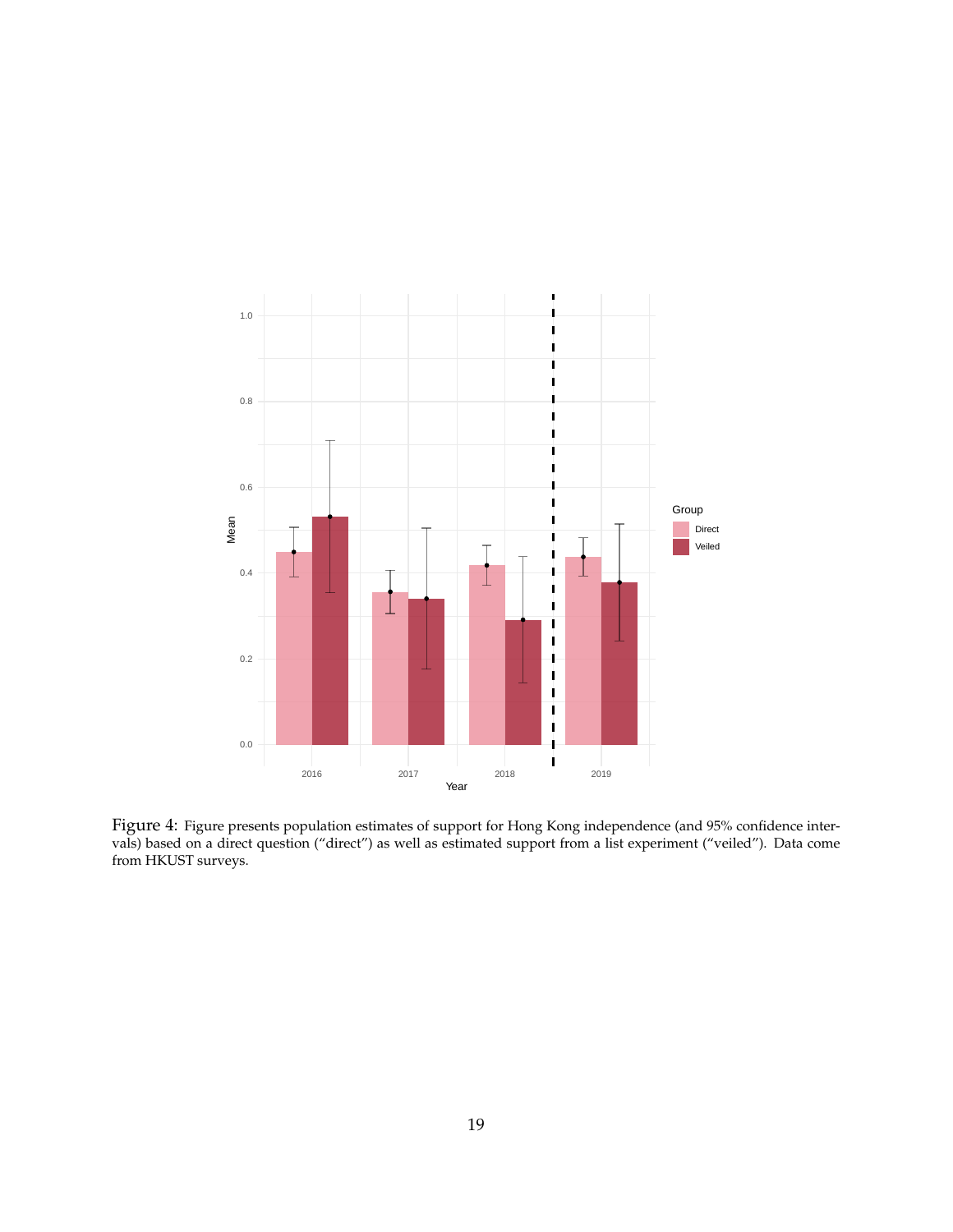| Categories                        | 2016-2018            |                    | 2019                 |                    |  |
|-----------------------------------|----------------------|--------------------|----------------------|--------------------|--|
|                                   | Univariate $R^2$ (%) | Marginal $R^2$ (%) | Univariate $R^2$ (%) | Marginal $R^2$ (%) |  |
| All factors                       | 1.76                 | 1.76               | 8.34                 | 8.34               |  |
| Economic preferences              | 0.72                 | 0.74               | 5.23                 | 4.79               |  |
| Risk tolerance                    | 0.47                 | 0.26               | 2.25                 | 0.16               |  |
| Patience                          | 0.13                 | 0.01               | 0.99                 | 0.11               |  |
| Altruism                          | 0.19                 | 0.03               | 1.00                 | 0.08               |  |
| Reciprocity                       | 0.23                 | 0.13               | 2.86                 | 1.27               |  |
| Preference for redistribution     | 0.01                 | 0.14               | 1.54                 | 0.96               |  |
| <b>Personality traits</b>         | 0.55                 | 0.64               | 1.84                 | 1.76               |  |
| Neuroticism                       | 0.01                 | 0.02               | 0.00                 | 0.40               |  |
| Extraversion                      | 0.02                 | 0.11               | 0.14                 | 0.09               |  |
| Openness                          | 0.25                 | 0.09               | 0.32                 | 0.02               |  |
| Agreeableness                     | 0.03                 | 0.11               | 0.04                 | 0.54               |  |
| Conscientiousness                 | 0.07                 | 0.08               | 1.27                 | 1.36               |  |
| Cognitive ability                 | 0.09                 | 0.28               | 0.13                 | 0.05               |  |
| <b>Background characteristics</b> | 0.36                 | 0.51               | 1.42                 | 1.83               |  |
| HH economic and social status     | 0.02                 | 0.04               | 0.00                 | 0.98               |  |
| Gender                            | 0.07                 | 0.10               | 1.07                 | 1.14               |  |
| Birth year                        | 0.24                 | 0.26               | 0.00                 | 0.22               |  |
| HK-oriented childhood env.        | 0.02                 | 0.02               | 0.06                 | 0.01               |  |
| Religiosity                       | 0.01                 | 0.01               | 0.00                 | 0.00               |  |
| Obs.                              | 2151                 | 2151               | 950                  | 950                |  |

Table 1: Variance decomposition of protest participation

*Notes:* Table presents variance decomposition exercise. Univariate R2 is the R-squared from a linear regression predicting protest particiaption using the factor indicated in each row. Marginal R2 is the incremental R-squared adding the single factor indicated in a given row to a regression model that already included all of the other factors listed. Each of the three categories' (Economic preferences, personality, and background characteristics) R2 aggregates the corresponding sub-category R2 values. Columns (1) and (2) present estimates for 2016–2018 protest turnout; columns (3) and (4) present estimates for 2019 protest turnout.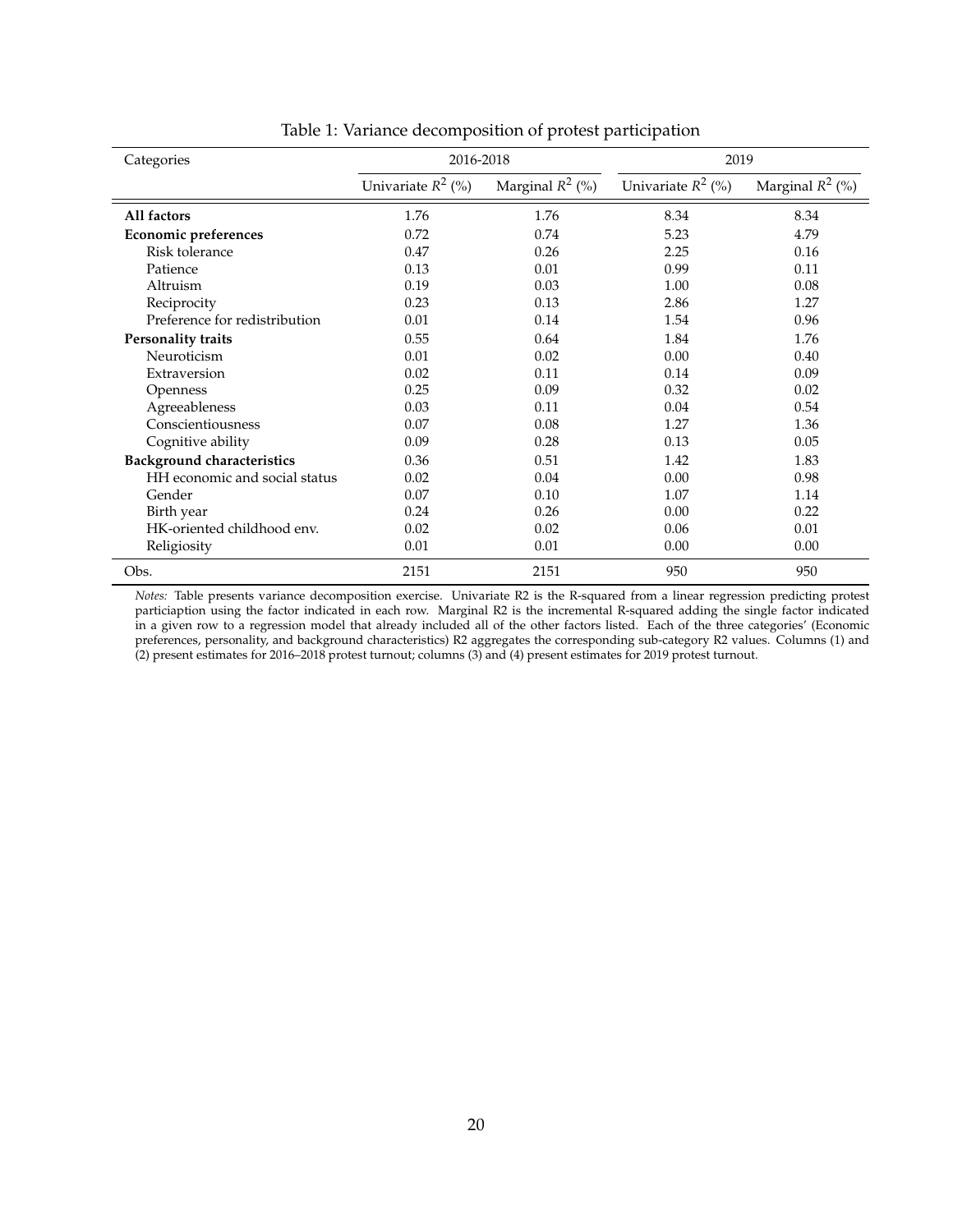# SUPPLEMENTARY APPENDIX, NOT FOR PUBLICATION

## **A Survey overview**

## **A.1 Protest participation**

**Student surveys** We asked students about their participation in the July 1 protest march in each year from 2016 to 2018. Literally, "Did you attend the July 1 201x March?" In 2019, we asked students whether they participated in the June 9, 2019, protest march. Responses were binary outcomes.

**HKPSSD** We asked respondents, "In the past 5 years, did you participate in any of the following?" Respondents then were asked to indicate whether they participated or not for each of the following events:

- Candlelight Vigil for June 4 Massacre
- 1 July Marches
- Anti-national Education
- Occupy Central Movement

Responses were converted into a binary outcome indicating participation in any of these protests.

## **A.2 Explanatory variables**

The fundamental individual determinants of protest participation that we consider are: economic preferences, personality, cognitive ability, economic status, and background characteristics.

**Economic preferences** We elicit a complete profile of students' fundamental economic preferences, covering five dimensions: *(i)* risk preferences; *(ii)* time preferences; *(iii)* altruism; *(iv)* reciprocity; and,  $(v)$  preferences for redistribution.<sup>[1](#page-0-0)</sup> We code these so that risk tolerance, patience, reciprocity, and a preference for greater redistribution are all coded as larger numbers. Time preferences, risk preferences, and preferences for redistribution were also elicited in the HKPSSD survey.

### *Risk tolerance*

- Please tell me, in general, how willing or unwilling you are to take risks?  $(0 = \text{completely})$ unwilling to take risks;  $10 = \text{very willing to take risks}$ )
- Certainty equivalent from step-wise lottery choices (what would you prefer: a draw with 50 percent chance of receiving 300 HKD, and the same 50 percent chance of receiving nothing, or the amount of xxx HKD as a sure payment?)

<sup>&</sup>lt;sup>1</sup>Elicitation of risk preferences, time preferences, altruism, and reciprocity is based on Falk et al. (2018). We add an incentivized component based on Eckel and Grossman (2002) to their original risk preferences module (question C.1.3).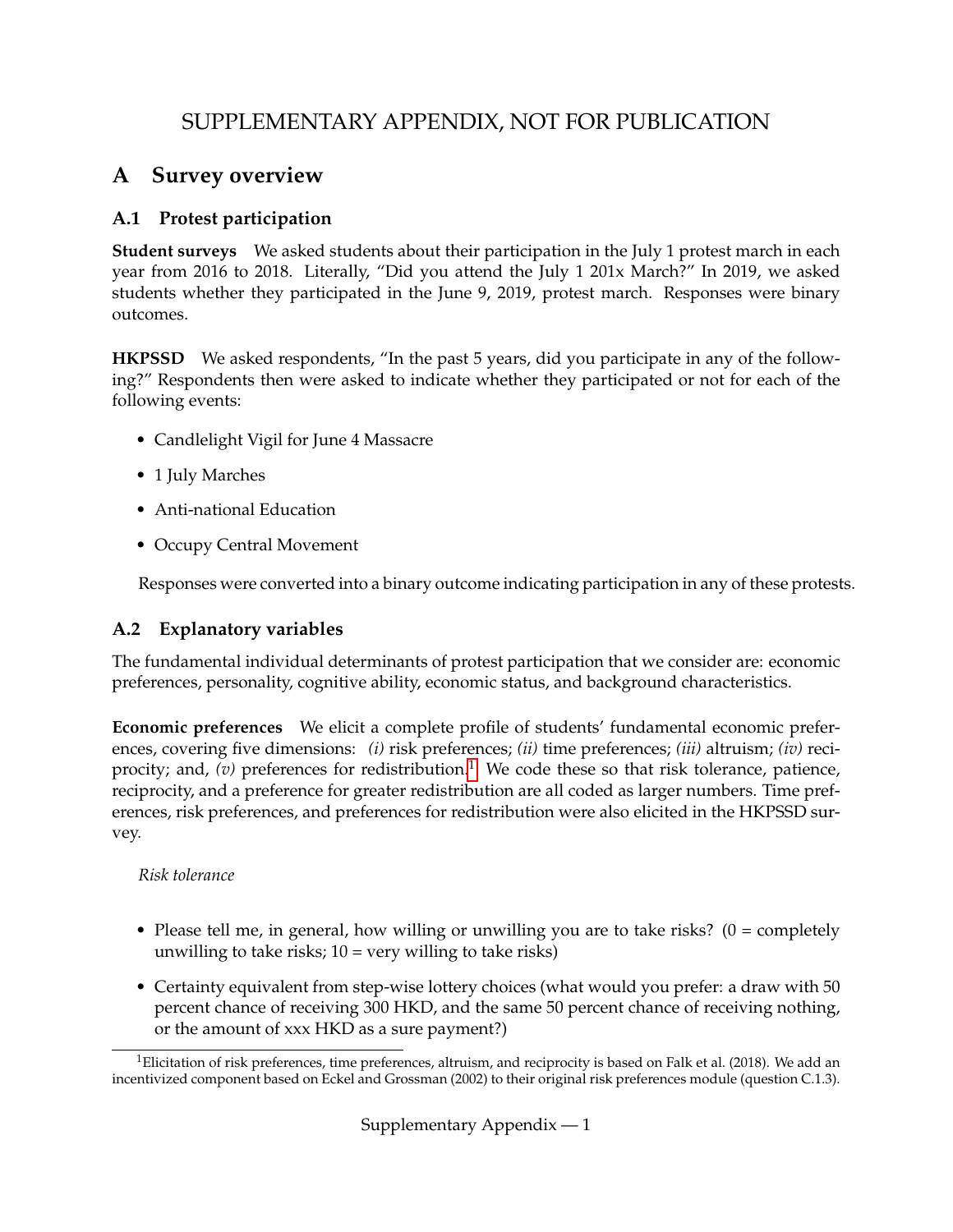• Eckel and Grossman (2002) lottery decisions: for the following lottery options, please choose one that you like the most? *[incentivized]*

#### *Patience*

- How willing are you to give up something that is beneficial for you today in order to benefit more from that in the future?  $(0 = \text{completely unwilling}; 10 = \text{very willing})$
- I tend to postpone tasks even if I know it would be better to do them right away  $(0 = de$ scribes me perfectly; 10 = does not describe me at all)
- Patience index from a step-wise intertemporal choices (would you rather receive 100 HKD today or xxx HKD in 12 months?)

#### *Altruism*

- How willing are you to give to good causes without expecting anything in return?  $(0 =$ completely unwilling;  $10 = \text{very willing}$ )
- Today you unexpectedly received 10,000 HKD. How much of this amount would you donate to a good cause? (value between 0 and 10,000)

#### *Reciprocity*

- When someone does me a favor I am willing to return it  $(0 =$  describes me perfectly;  $10 =$ does not describe me at all)
- I assume that people have only the best intentions  $(0 =$  does not describe me at all;  $10 =$ describes me perfectly)
- When a stranger helps you, would you be willing to give one of the following presents to the stranger as a thank-you gift?
- How willing are you to punish someone who treats you unfairly, even if there may be costs for you? ( $0 =$  completely unwilling;  $10 =$  very willing)
- How willing are you to punish someone who treats others unfairly, even if there may be costs for you? ( $0 =$  completely unwilling;  $10 =$  very willing)
- If I am treated very unjustly, I will take revenge at the first occasion, even if there is a cost to do so  $(0 =$  describes me perfectly;  $10 =$  does not describe me at all)

#### *Preference for redistribution*

• Average amount of money allocated to a fellow HK local partner in a series of dictator games *[incentivized]*

Supplementary Appendix — 2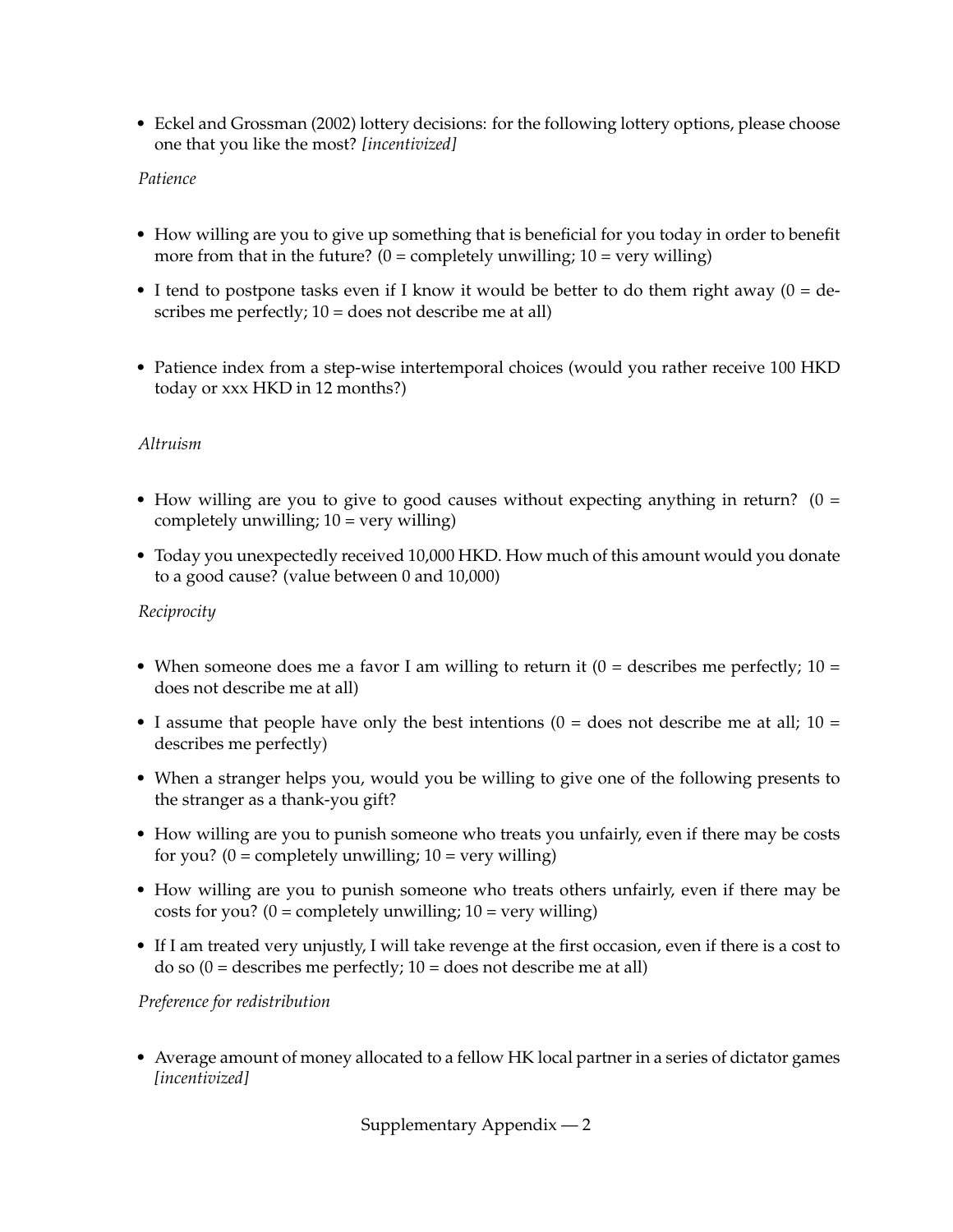**Personality** We elicit individuals' "Big 5" personality traits (Howard et al., 1996). Our survey included 25 questions measuring *(i)* neuroticism; *(ii)* extraversion; *(iii)* openness; *(iv)* agreeableness; and, *(v)* conscientiousness.

#### *Big 5 - openness*

On each numerical scale that follows, indicate which point is generally more descriptive of you:

- $\bullet$  1 = no-nonsense; 5 = a dreamer
- 1 = practical;  $5$  = theoretical
- $1 =$  following authority;  $5 =$  following imagination
- 1 = seek routine;  $5$  = seek novelty
- $1 =$  prefer things clear-cut;  $5 =$  comfortable with ambiguity

#### *Big 5 - agreeableness*

On each numerical scale that follows, indicate which point is generally more descriptive of you:

- $1 =$  abrupt;  $5 =$  courteous
- 1 = selfish;  $5$  = generous
- $1 = \text{cold}$ ;  $5 = \text{warm}$
- 1 = independent;  $5$  = team player
- 1 = skeptical;  $5 =$  trusting

*Big 5 - conscientiousness*

On each numerical scale that follows, indicate which point is generally more descriptive of you:

- $1 = \text{messy}; 5 = \text{heat}$
- $1 =$  open-minded;  $5 =$  decisive
- 1 = easily distracted;  $5 =$  stay focused
- $1 =$  comfortable with chaos;  $5 =$  a preference for order
- 1 = procrastinate;  $5 =$  on time

#### *Big 5 - neuroticism*

On each numerical scale that follows, indicate which point is generally more descriptive of you:

- $1 = \text{calm}; 5 = \text{eager}$
- 1 = confident;  $5$  = cautious
- 1 = upbeat;  $5 =$  discouraged
- $1 = don't give a darn; 5 = easily embarrassed$
- $1 =$  unflappable;  $5 =$  distractible

Supplementary Appendix — 3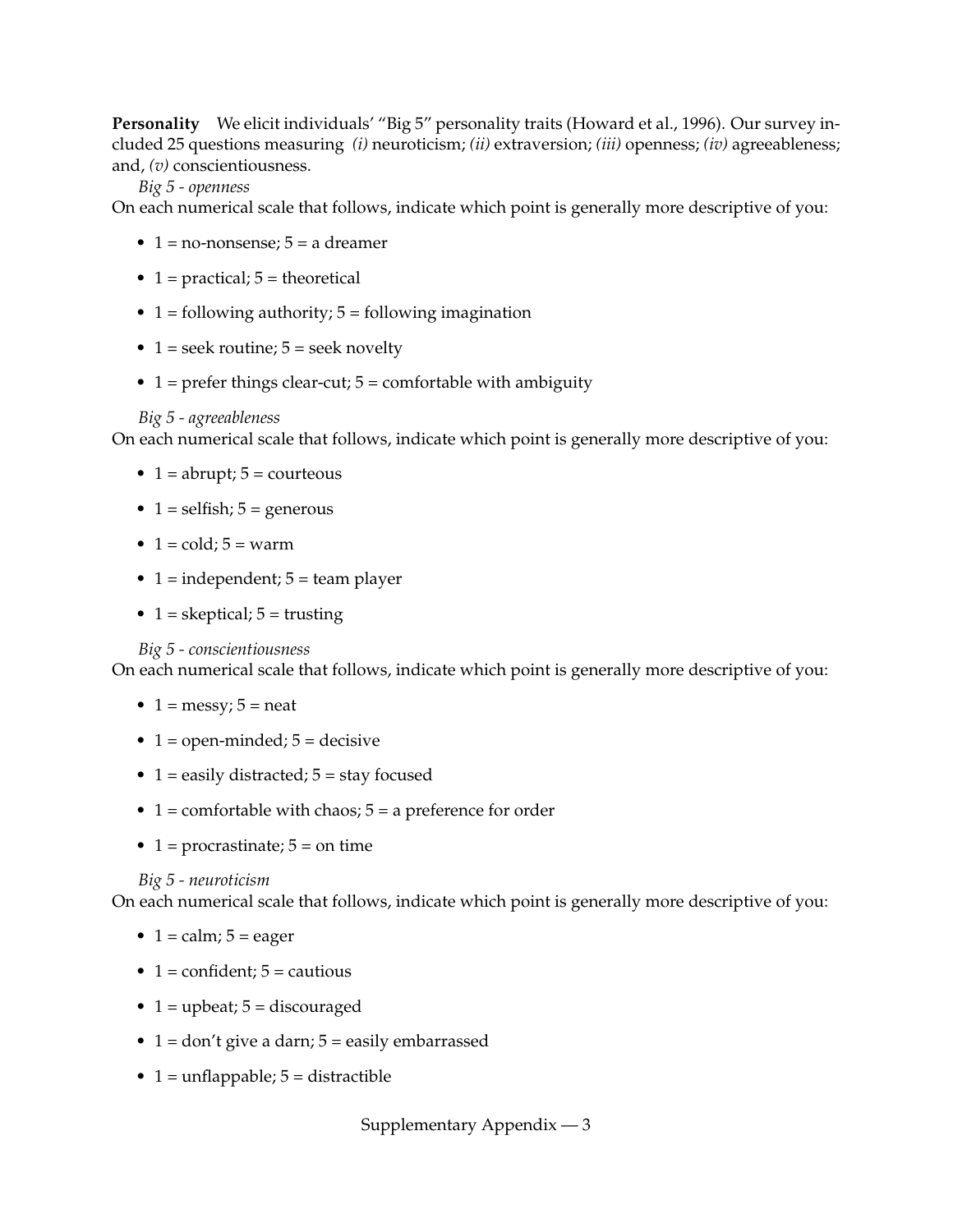#### *Big 5 - extraversion*

On each numerical scale that follows, indicate which point is generally more descriptive of you:

- 1 = prefer being alone;  $5$  = prefer being with others
- 1 = pessimistic;  $5 =$  optimistic
- 1 = private;  $5$  = exhibitionist
- $1 = \text{cool}$ ;  $5 = \text{outgoing}$
- $1 =$  thoughtful;  $5 =$  conversational

**Cognitive ability** We measure cognitive ability using the Cognitive Reflection Test (Frederick, 2005).

#### *Cognitive reflection test*

- A bat and a ball cost \$1.10 in total. The bat costs \$1.00 more than the ball. How much does the ball cost?
- If it takes 5 machines 5 minutes to make 5 widgets, how long would it take 100 machines to make 100 widgets?
- In a lake, there is a patch of lily pads. Every day, the patch doubles in size. If it takes 48 days for the patch to cover the entire lake, how long would it take for the patch to cover half of the lake?

**Economic status and background characteristics** We measure HKUST students' economic status using a set of questions regarding their family's economic and social status. We also collect a range of individual demographic characteristics and indicators of students' childhood and household environments. Besides standard demographics (age and gender), we ask students whether they, their parents, or their grandparents were born in Hong Kong, and whether their parents currently reside in Hong Kong. To measure the degree of Hong Kong orientation (as opposed to China orientation) of students' high schools, we asked students whether their high school language of instruction was English. We also measure students' current cultural environment by asking them whether they are atheists or religious. Gender and the number of generations a respondent's family had lived in Hong Kong were also elicited in the HKPSSD survey (birth year was elicited as well, but is excluded from our comparisons, as the HKPSSD covers a very different set of birth years from the student sample, by design).

#### **Economic status**

*Household economic & social status*

- During the past 12 months, what's the average monthly income of your family?
- How many properties in HK do your parents currently own in total?
- Father's highest educational attainment is above high school?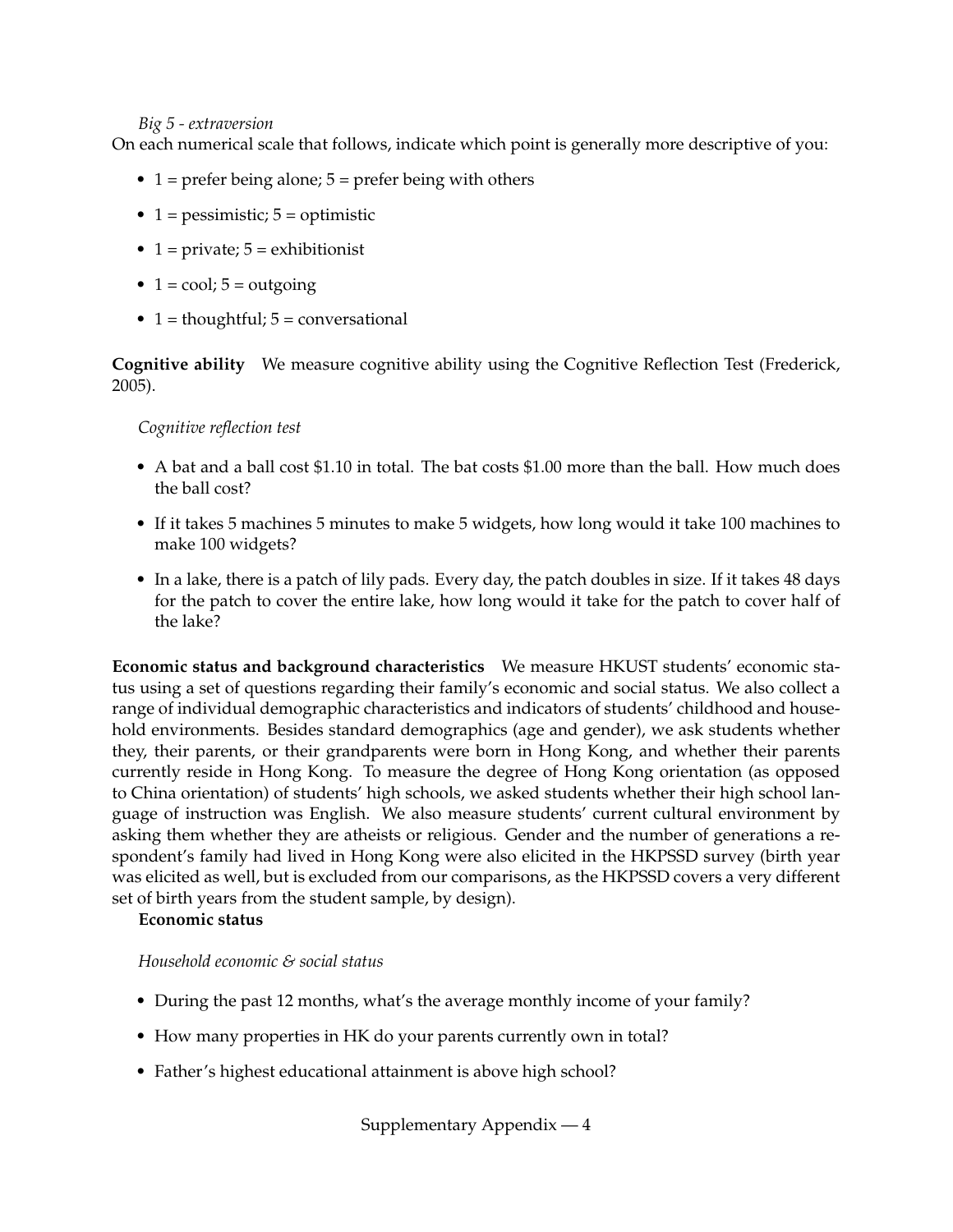• Mother's highest educational attainment is above high school?

### *Demographic characteristics*

- Gender ( $0 =$  female;  $1 =$  male)
- Birth year

#### *HK-oriented childhood environment*

- Generations since family migrated to HK  $(1 = self-migrated; 4 = great grandparents$ grated)
- Attended HK high school using English as language of instruction?

## *Religiosity*

• Religiosity ( $0 =$  atheist; 1 = religious)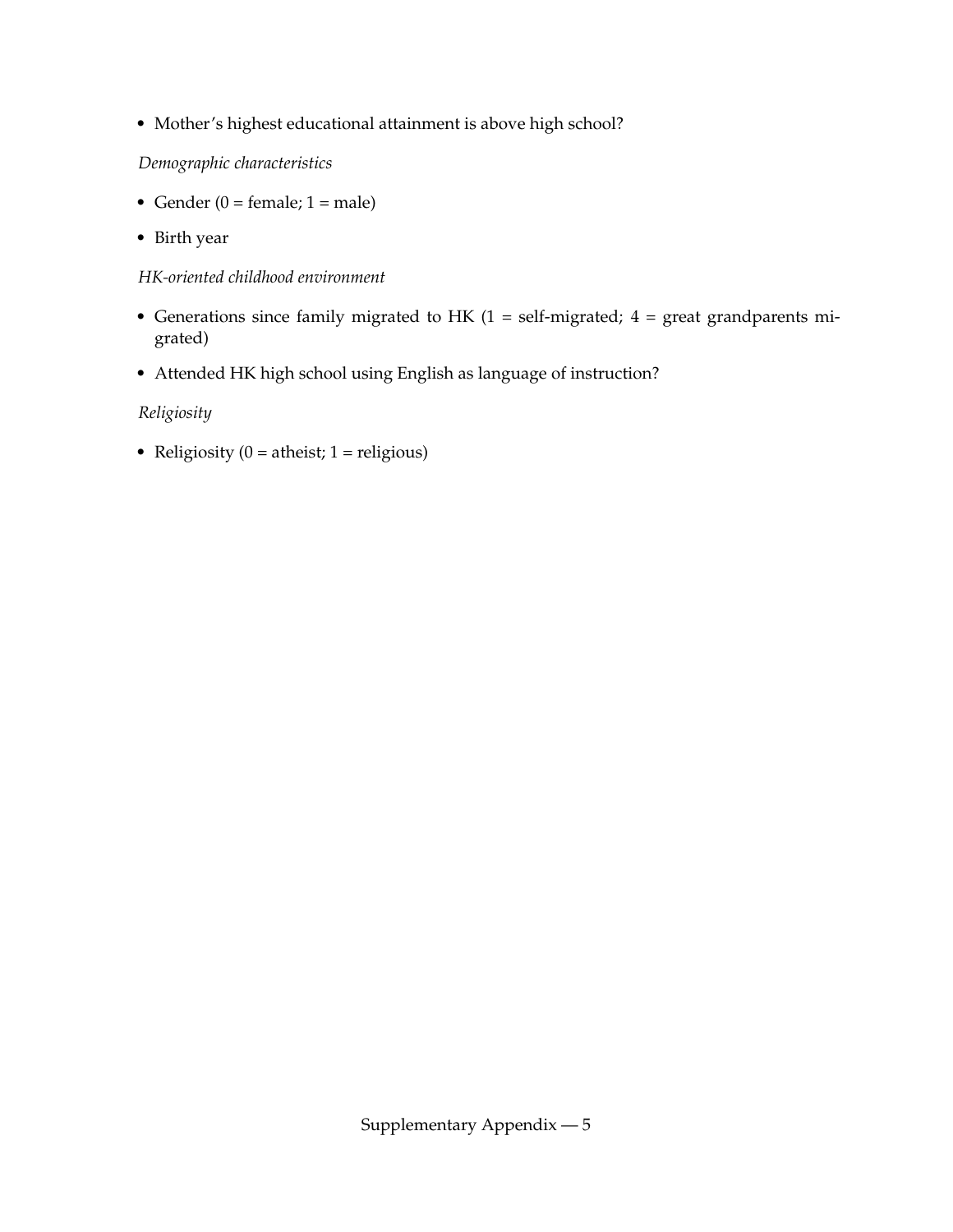# **A.3 Summary statistics**

| Variable                                                                   | Minimum      | Maximum | Mean    | SD <sub>.</sub> |
|----------------------------------------------------------------------------|--------------|---------|---------|-----------------|
| <b>Economic preferences</b>                                                |              |         |         |                 |
| Risk tolerance                                                             |              |         |         |                 |
| Willingness to take risks                                                  | 0            | 10      | 5.17    | 2.10            |
| Choose the lottery you like most                                           | 1            | 5       | 3.23    | 1.48            |
| Risk preference: certainty equivalent                                      | $\mathbf{1}$ | 32      | 11.70   | 6.87            |
| Patience                                                                   |              |         |         |                 |
| Willingness to give up sth. beneficial today to benefit more in the future | $\theta$     | 10      | 6.45    | 1.80            |
| Tendency to procrastisnate                                                 | 0            | 10      | 5.17    | 2.34            |
| Time preference: future equivalent                                         | 1            | 32      | 19.00   | 11.46           |
| Altruism                                                                   |              |         |         |                 |
| Willingness to give to good causes without expecting anything in return    | $\theta$     | 10      | 5.95    | 1.76            |
| Donation amount (Today you unexpectedly received HKD 10,000)               | $\Omega$     | 10000   | 2136.79 | 2372.37         |
| Reciprocity                                                                |              |         |         |                 |
| Willingness to punish s.o. who treats you unfairly                         | 0            | 10      | 5.35    | 2.19            |
| Willingness to punish s.o. who treats others unfairly                      | 0            | 10      | 4.85    | 2.02            |
| When s.o. does me a favor, I am willing to return it                       | $\theta$     | 10      | 7.54    | 1.59            |
| When I am treated very unjustly, I will take revenge at the first occasion | 0            | 10      | 4.77    | 2.19            |
| I assume that people have only the best intentions                         | 0            | 10      | 5.01    | 2.04            |
| Do you give one of the presents to the stranger as a 'thank-you'-gift?     |              | 7       | 4.12    | 1.77            |
| Preference for redistribution                                              |              |         |         |                 |
| Avg. passing in equity-efficiency game to parter from Hong Kong            | 0            | 1       | 0.32    | 0.19            |

## Table A.1: Summary statistics for HKUST sample (I): Economic preferences

*Notes:* Table presents summary statistics for HKUST student sample. N = 3101.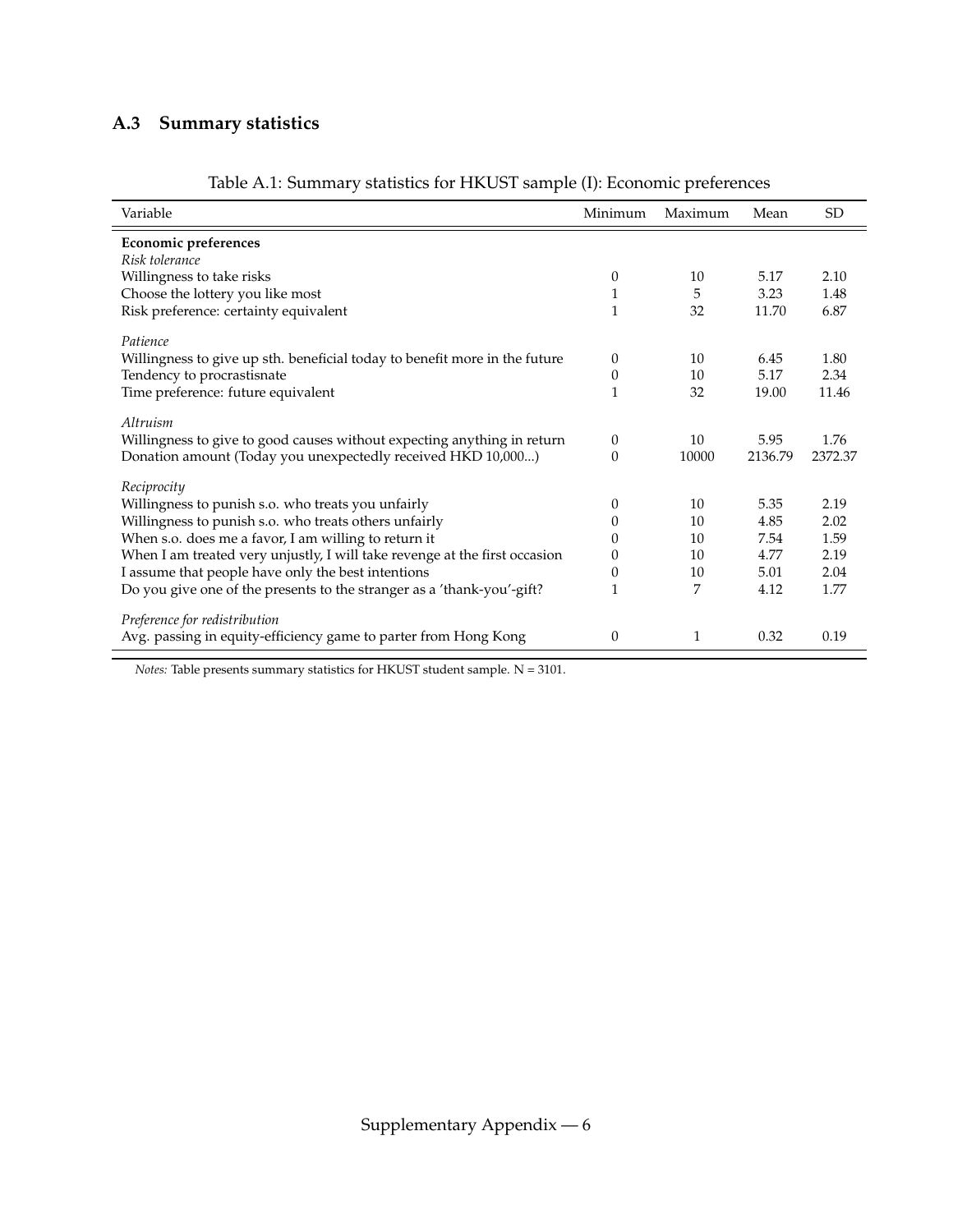| Variable                                 | Minimum          | Maximum      | Mean | <b>SD</b> |
|------------------------------------------|------------------|--------------|------|-----------|
| Personality                              |                  |              |      |           |
| Neuroticism                              |                  |              |      |           |
| Big 5 - Eager                            | $\,1\,$          | 5            | 2.90 | 1.05      |
| Big 5 - Cautious                         | $\mathbf{1}$     | 5            | 2.98 | 1.00      |
| Big 5 - Discouraged                      | $\mathbf{1}$     | 5            | 2.96 | 0.92      |
| Big 5 - Easily embarrassed               | $\mathbf{1}$     | 5            | 3.22 | 1.11      |
| Big 5 - Distractible                     | $\mathbf{1}$     | 5            | 3.04 | 1.04      |
| Extraversion                             |                  |              |      |           |
| Big 5 - Prefer being with others         | $\mathbf 1$      | 5            | 2.92 | 1.09      |
| Big 5 - Optimistic                       | $\mathbf{1}$     | 5            | 3.01 | 1.03      |
| Big 5 - Exhibitionist                    | $\mathbf{1}$     | 5            | 2.80 | 1.07      |
| Big 5 - Outgoing                         | $\mathbf{1}$     | 5            | 3.12 | 1.01      |
| Big 5 - Conversational                   | $\mathbf{1}$     | 5            | 3.01 | 1.02      |
| Openness                                 |                  |              |      |           |
| Big 5 - Dreamer                          | $\,1$            | 5            | 2.99 | 1.08      |
| Big 5 - Theoretical                      | $\mathbf{1}$     | 5            | 3.00 | 0.93      |
| Big 5 - Following Imagination            | $\mathbf{1}$     | 5            | 2.95 | 0.92      |
| Big 5 - Seek novelty                     | $\mathbf{1}$     | 5            | 3.14 | 1.04      |
| Big 5 - Comfortable with ambiguity       | $\mathbf{1}$     | 5            | 2.77 | 1.07      |
| Agreeableness                            |                  |              |      |           |
| Big 5 - Courteous                        | $\mathbf{1}$     | 5            | 3.38 | 1.13      |
| Big 5 - Generous                         | $\mathbf{1}$     | 5            | 3.01 | 0.91      |
| Big 5 - Warm                             | $\mathbf{1}$     | 5            | 3.04 | 0.93      |
| Big 5 - Team player                      | $\mathbf{1}$     | 5            | 3.05 | 1.01      |
| Big 5 - Trusting                         | 1                | 5            | 3.24 | 1.05      |
| Conscientiousness                        |                  |              |      |           |
| Big 5 - Neat                             | $\mathbf{1}$     | 5            | 3.19 | 1.02      |
| Big 5 - Decisive                         | $\mathbf{1}$     | 5            | 2.85 | 1.04      |
| Big 5 - Stay focused                     | $\mathbf{1}$     | 5            | 2.96 | 1.02      |
| Big 5 - Preference for order             | $\,1$            | 5            | 3.26 | 1.10      |
| Big 5 - On time                          | $\mathbf{1}$     | 5            | 3.23 | 1.16      |
| Cognitive ability                        |                  |              |      |           |
| Quiz: Bat question correctly answered    | $\boldsymbol{0}$ | 1            | 0.29 | 0.45      |
| Quiz: Lily question correctly answered   | $\boldsymbol{0}$ | 1            | 0.63 | 0.48      |
| Quiz: Widget question correctly answered | $\boldsymbol{0}$ | $\mathbf{1}$ | 0.71 | 0.45      |
|                                          |                  |              |      |           |

Table A.2: Summary statistics for HKUST sample (II): Personality

*Notes:* Table presents summary statistics for HKUST student sample. N = 3101.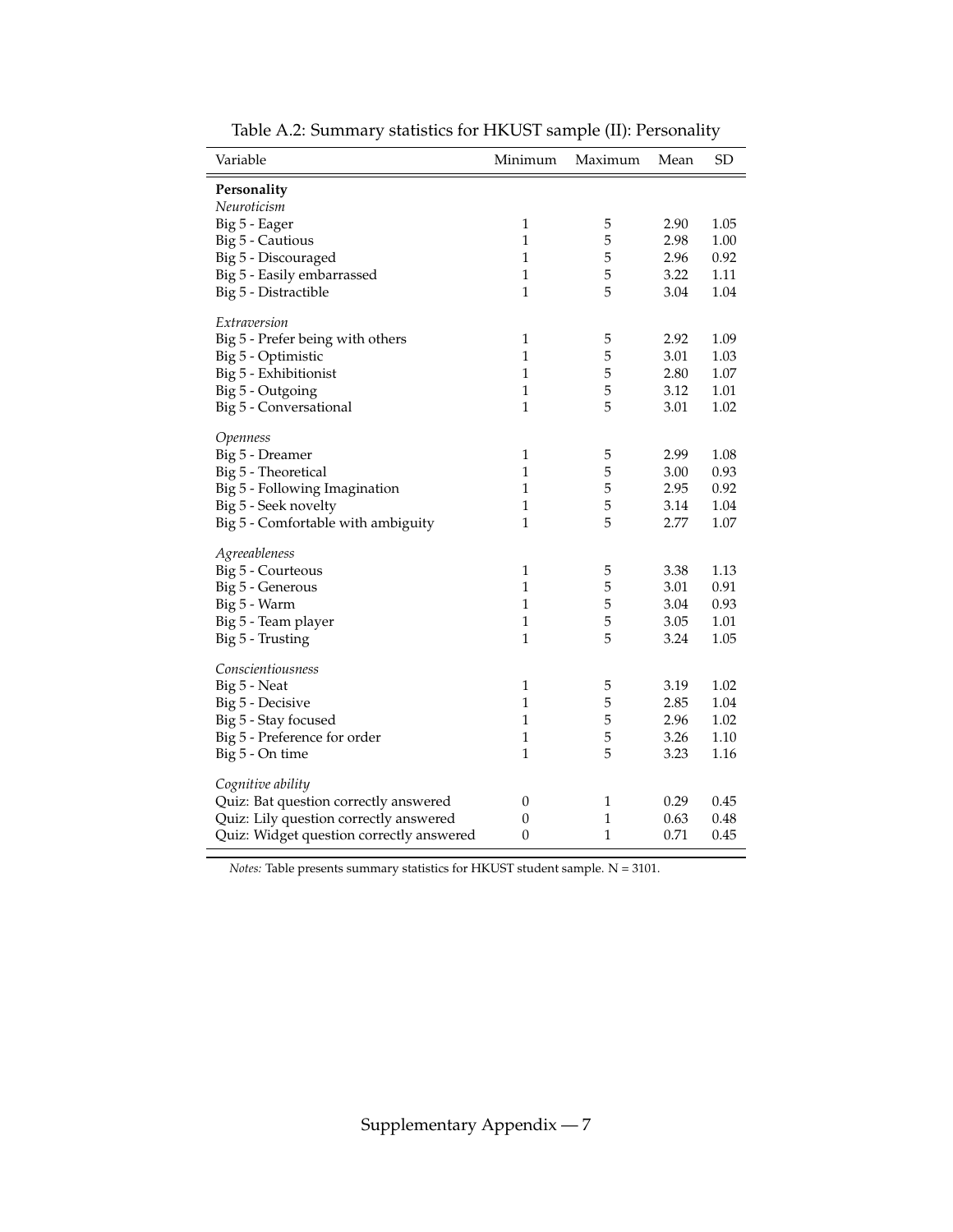| Variable                                                                                                                                                                                     | Minimum          | Maximum | Mean         | <b>SD</b>    |
|----------------------------------------------------------------------------------------------------------------------------------------------------------------------------------------------|------------------|---------|--------------|--------------|
| Demographics<br>HH economic and social status                                                                                                                                                |                  |         |              |              |
| Average monthly income of household during the last 12 months - imputed                                                                                                                      | 500              | 62500   | 29368.30     | 17447.47     |
| Parents' housing: How many properties owned in total?                                                                                                                                        | $\theta$         | 6       | 0.81         | 1.00         |
| Father's educational attainment above high school                                                                                                                                            | $\boldsymbol{0}$ | 1       | 0.30         | 0.46         |
| Mother's educational attainment above high school                                                                                                                                            | $\mathbf{0}$     |         | 0.27         | 0.45         |
| Gender<br>Gender $(0 = \text{female}, 1 = \text{male})$                                                                                                                                      | $\boldsymbol{0}$ | 1       | 0.54         | 0.50         |
| Birth year<br>Birth year                                                                                                                                                                     | 1987             | 2001    | 1997.13      | 1.69         |
| HK-oriented childhood environment<br>Generation in HK $(1 = self, 2 = father, 3 = grandfather (father's side), 4 = earlier)$<br>Language at high school was English ( $0 = no$ , $1 = yes$ ) | 1<br>$\theta$    | 4<br>1  | 2.62<br>0.81 | 0.89<br>0.39 |
| Religiosity<br>Not religious ( $0 =$ religious, $1 =$ not religious)                                                                                                                         | $\boldsymbol{0}$ |         | 0.81         | 0.39         |

## Table A.3: Summary statistics for HKUST sample (III): Demographics

*Notes:* Table presents summary statistics for HKUST student sample. N = 3101.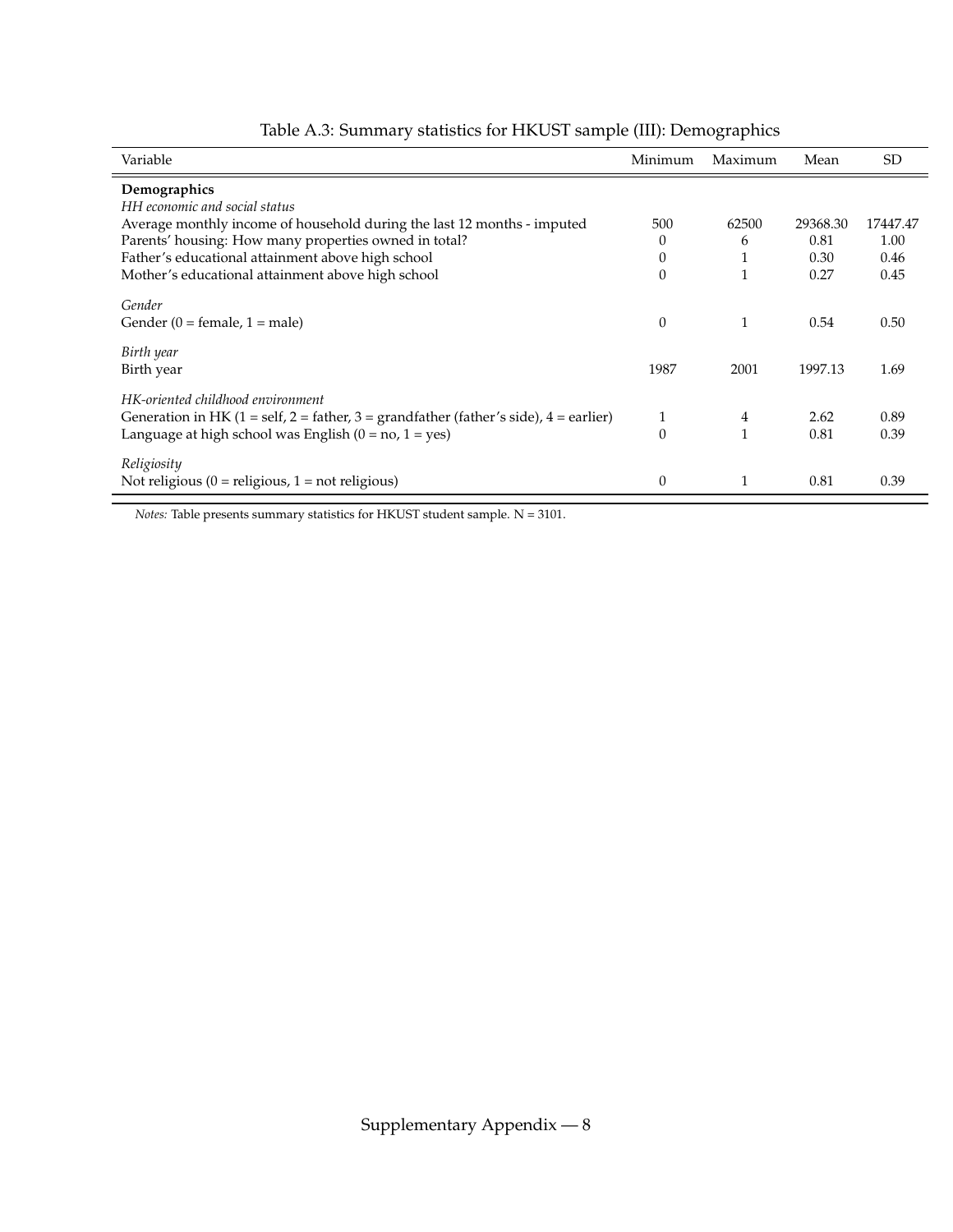| Variable                                                                                | Minimum          | Maximum      | Mean  | SD.  | N    |
|-----------------------------------------------------------------------------------------|------------------|--------------|-------|------|------|
| Economic preferences                                                                    |                  |              |       |      |      |
| Risk tolerance                                                                          |                  |              |       |      |      |
| Willingness to take risks                                                               | $\theta$         | 10           | 5.18  | 2.00 | 2627 |
| Risk preference: certainty equivalent                                                   | 1                | 32           | 13.02 | 6.96 | 2627 |
| Patience                                                                                |                  |              |       |      |      |
| Willingness to give up sth. beneficial today to benefit more in the future              | $\theta$         | 10           | 5.07  | 1.99 | 2627 |
| Preference for redistribution                                                           |                  |              |       |      |      |
| Avg. passing in equity-efficiency game                                                  | $\theta$         | 0.96         | 0.32  | 0.19 | 327  |
|                                                                                         |                  |              |       |      |      |
| Demographics                                                                            |                  |              |       |      |      |
| Gender $(0 = \text{female}, 1 = \text{male})$                                           | $\boldsymbol{0}$ | $\mathbf{1}$ | 0.51  | 0.50 | 2627 |
| Generation in HK $(1 = self, 2 = father, 3 = grandfather (father's side), 4 = earlier)$ |                  | 4            | 2.32  | 0.66 | 2627 |

## Table A.4: Summary statistics for HKPSSD sample

*Notes:* Table presents summary statistics for HKPSSD sample.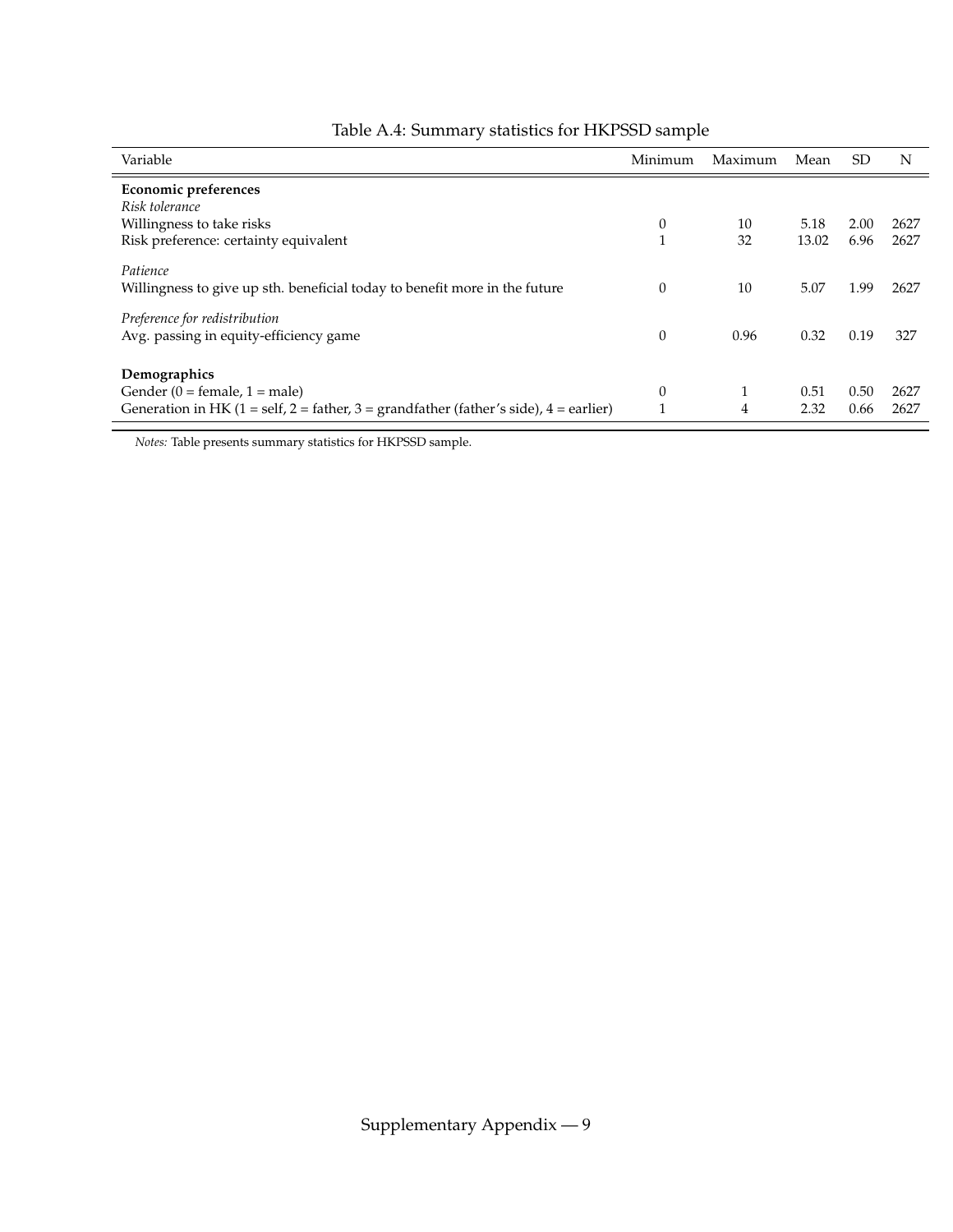# **B Dictator game instructions**





Figure B.1: Instructions and actual interface for allocation decisions in the modified dictator game.

Supplementary Appendix — 10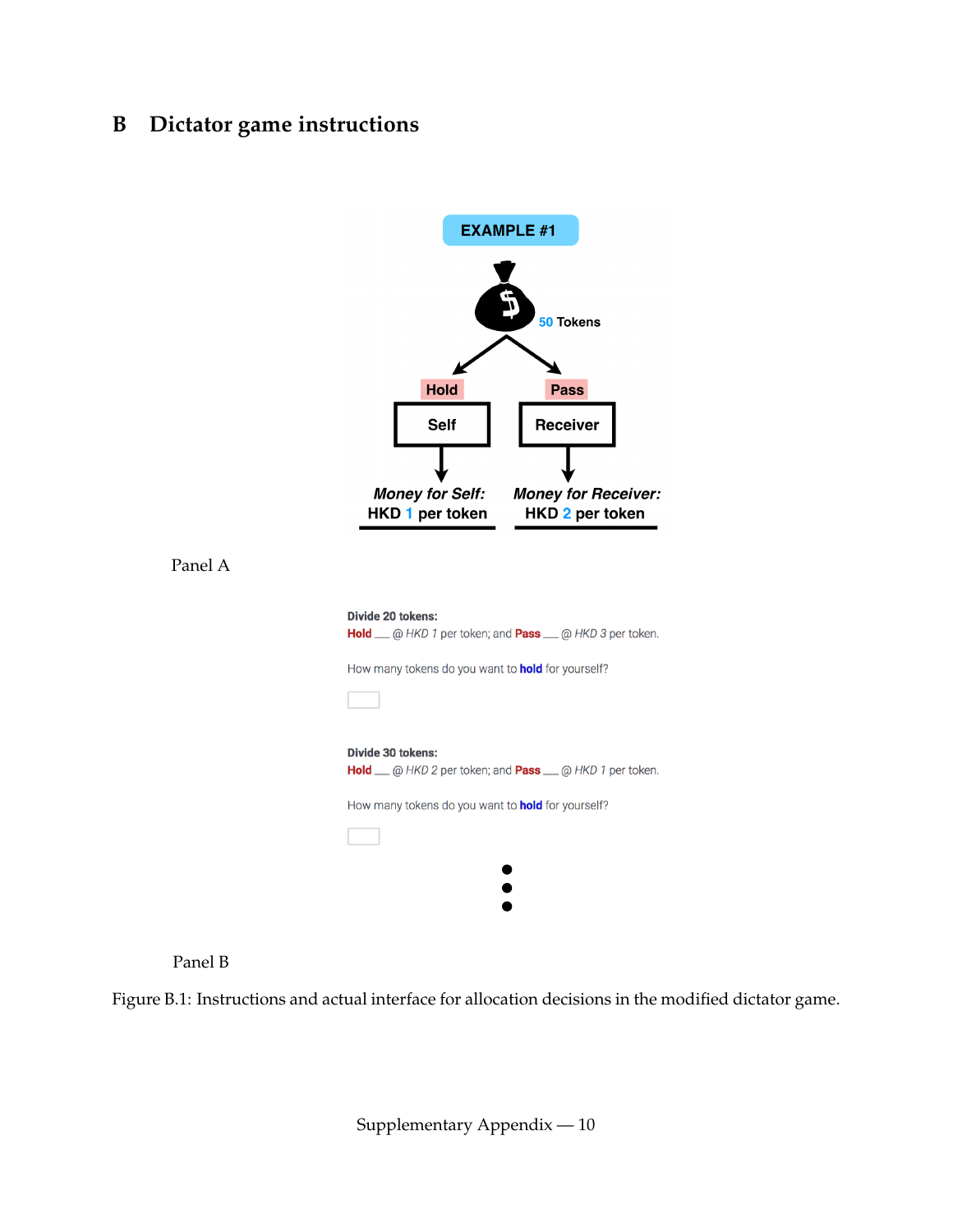

**At the beginning** of the component, you will receive **HKD 20**.

You are asked to decide whether you wish to **transfer** any amount of the HKD 20 to the Receiver assigned to you; and if so, how much. You will be able to **keep** the amount that you decide *not* to transfer to the Receiver.

You may also **receive money back from the Receiver**, as follows: We will **triple (3x)** the amount you transfer and give it to the Receiver; that is, for every HKD 1 that you transfer, the Receiver will receive HKD 3. In a few days time, we will ask the you transfer, the Receiver will receive HKD 3. In a few days time, we will ask the Receiver to decide if he/she wants to return any of the money that he/she received (i.e. 3x what you transferred) to you; and if so, how much. The amount he/she sent back to you will *not* be tripled.

#### Panel A

You are given **HKD 20**, and you can *transfer* any amount to the Receiver assigned payment, you will be payment that you decided to you. to you.

We will **triple (3x)** the amount you transfer and give it to the Receiver.

In a few days time, we will ask the Receiver to decide if \${e://Field/Heshe\_1} wants to return any of the money that \${e://Field/Heshe\_1} received (i.e. 3x what you transfer) back to you.

Now, please tell us, how much of the **HKD 20** do you wish to **transfer to the Receiver?** 

Panel B

Last Click: *0 seconds*

#QuestionText, TimingPageSubmit#: *0 seconds*

Figure B.2: Instructions and actual interface for allocation decisions in the trust game.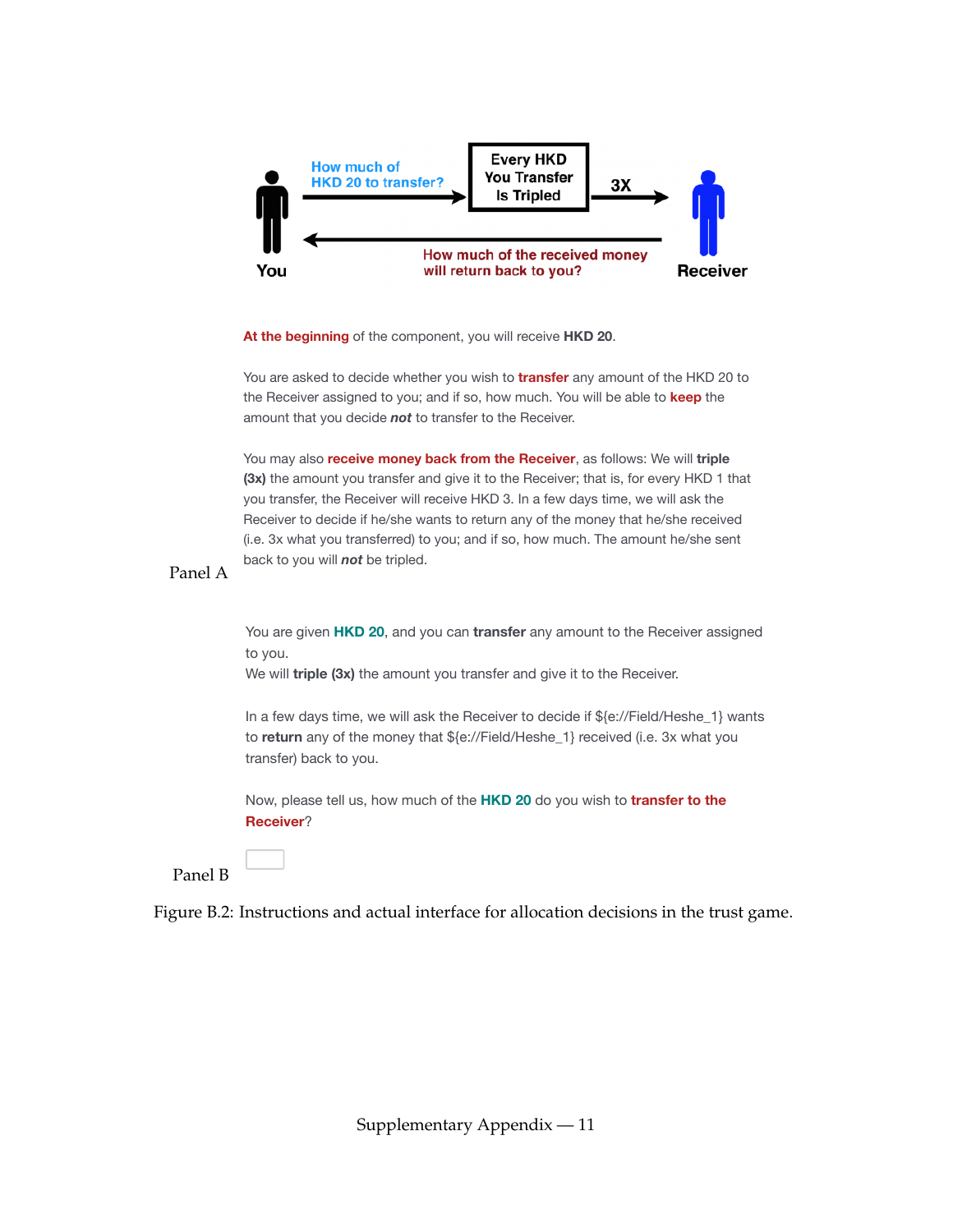

We will now assign you the 1st Receiver.

The 1st Receiver assigned to you has the following profile:

**19** Age: **Male** Gender: Hometown: Hong Kong (香港)

Panel B

Figure B.3: Instructions and actual interface for randomly matched recipients in the lab games.

Supplementary Appendix — 12